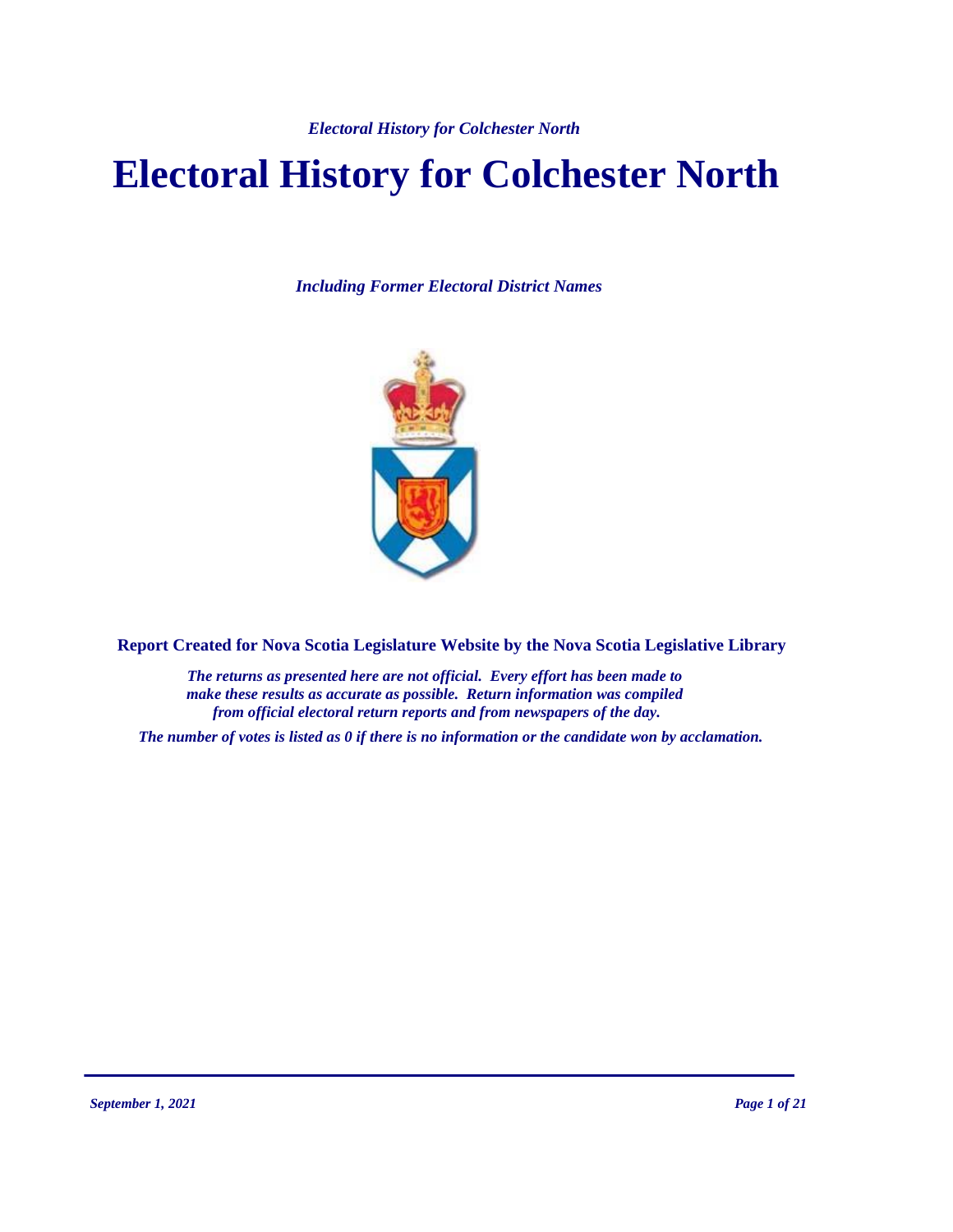# *Colchester North*

*Based on the recommendations of the 1978 Select Committee on Electoral Boundaries report, the dual riding of Colchester was divided into three electoral districts: Colchester North, Colchester South, and Truro-Bible Hill.*

| <b>Member Elected</b> | <b>Election Date</b>            | <b>Party Elected</b>            |
|-----------------------|---------------------------------|---------------------------------|
| <b>Taggart, Tom</b>   | 17-Aug-2021                     | <b>Progressive Conservative</b> |
|                       | Majority:<br>(1796)             |                                 |
| <b>Candidate</b>      | <b>Party</b>                    | <b>Votes</b>                    |
| Taggart, Tom          | Progressive Conservative        | 4477                            |
| Smith, Merlyn         | Liberal                         | 2681                            |
| Foley, Sean           | <b>New Democratic Party</b>     | 955                             |
| Drouin, Ivan          | <b>Green Party</b>              | 252                             |
| Sante, Stephen        | Atlantica                       | 54                              |
| Casey, Karen Lynn     | 30-May-2017                     | Liberal                         |
|                       | (429)<br>Majority:              |                                 |
| <b>Candidate</b>      | <b>Party</b>                    | <b>Votes</b>                    |
| Casey, Karen Lynn     | Liberal                         | 3654                            |
| Taylor, Rebecca       | <b>Progressive Conservative</b> | 3225                            |
| Finnie, James, A.     | New Democratic Party            | 980                             |
| Casey, Karen Lynn     | 08-Oct-2013                     | <b>Liberal</b>                  |
|                       | (2841)<br><b>Majority:</b>      |                                 |
| <b>Candidate</b>      | <b>Party</b>                    | <b>Votes</b>                    |
| Casey, Karen Lynn     | Liberal                         | 5003                            |
| MacDonald, John K.    | Progressive Conservative        | 2162                            |
| Wyatt, Jim            | <b>New Democratic Party</b>     | 1037                            |
| Casey, Karen Lynn     | 09-Jun-2009                     | <b>Progressive Conservative</b> |
|                       | Majority:<br>(1449)             |                                 |
| <b>Candidate</b>      | Party                           | <b>Votes</b>                    |
| Casey, Karen Lynn     | Progressive Conservative        | 3811                            |
| Hartlen, Arthur       | <b>New Democratic Party</b>     | 2362                            |
| Ebbett, Lorenda       | Liberal                         | 1250                            |
| Davis, Judy           | <b>Green Party</b>              | 161                             |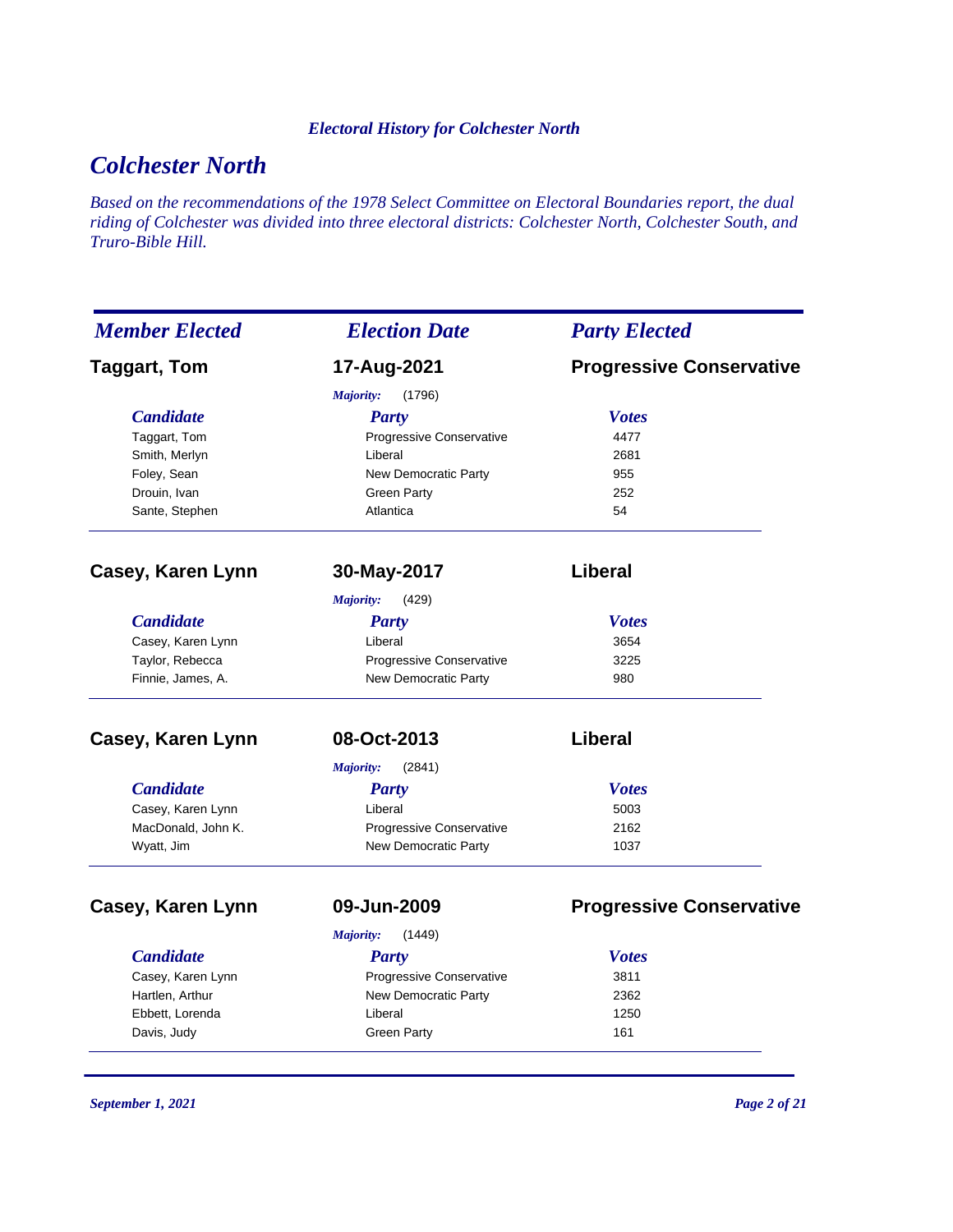| Casey, Karen Lynn | 13-Jun-2006              | <b>Progressive Conservative</b> |
|-------------------|--------------------------|---------------------------------|
|                   | (1830)<br>Majority:      |                                 |
| <b>Candidate</b>  | <b>Party</b>             | <b>Votes</b>                    |
| Casey, Karen Lynn | Progressive Conservative | 3899                            |
| Taylor, Bob       | Liberal                  | 1979                            |
| Assels, Rob       | New Democratic Party     | 1511                            |
| Davis, Judy       | <b>Green Party</b>       | 176                             |

### **Langille, Harold William (Bill)**

### **05-Aug-2003 Progressive Conservative**

| (1141)<br>Majority: |                                 |              |  |
|---------------------|---------------------------------|--------------|--|
| <i>Candidate</i>    | Party                           | <b>Votes</b> |  |
| Langille, William   | <b>Progressive Conservative</b> | 3324         |  |
| Davidson, John      | Liberal                         | 2183         |  |
| Forrest, Garfield   | New Democratic Party            | 1860         |  |

# **Langille, Harold William (Bill)**

*Majority:* (1317)

# **27-Jul-1999 Progressive Conservative**

| <i>Candidate</i>  | Party                           | <b>Votes</b> |
|-------------------|---------------------------------|--------------|
| Langille, William | <b>Progressive Conservative</b> | 3728         |
| Martin, Ralph     | New Democratic Party            | 2411         |
| Davidson, John    | Liberal                         | 2274         |

### **Lorraine, Edward F. (Ed) 24-Mar-1998 Liberal**

|                     | (678)<br>Majority:              |              |
|---------------------|---------------------------------|--------------|
| <b>Candidate</b>    | <b>Party</b>                    | <b>Votes</b> |
| Lorraine, Edward F. | Liberal                         | 3301         |
| Maybee, Janet       | New Democratic Party            | 2623         |
| Williamson, Andy    | <b>Progressive Conservative</b> | 2511         |
|                     |                                 |              |

# **Lorraine, Edward F. (Ed) 25-May-1993 Liberal**

| <b>Votes</b><br>Party                   |
|-----------------------------------------|
| Liberal<br>5123                         |
| <b>Progressive Conservative</b><br>3306 |
| New Democratic Party<br>1010            |
|                                         |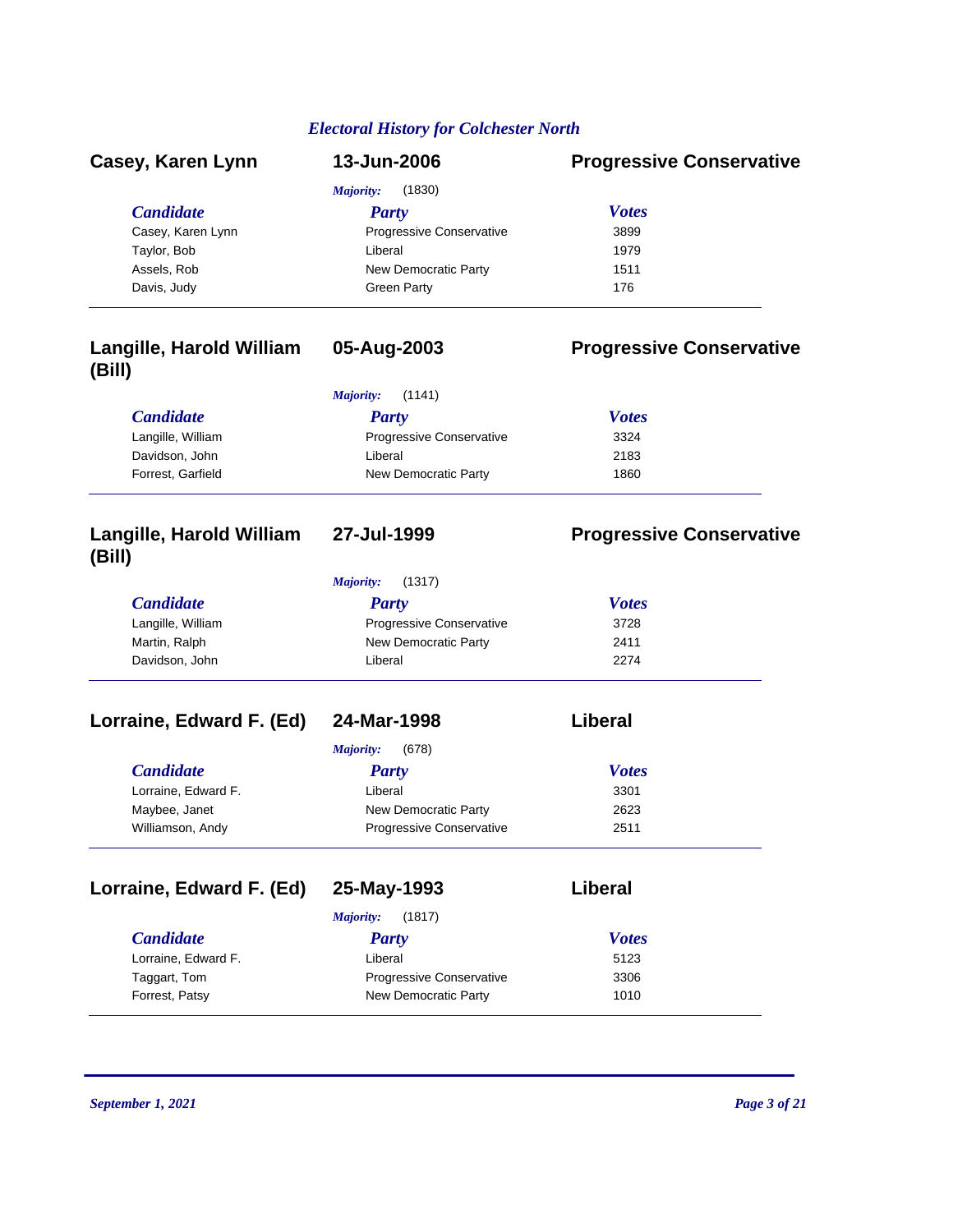| Lorraine, Edward F. (Ed)  | 06-Sep-1988                     | Liberal      |
|---------------------------|---------------------------------|--------------|
|                           | (163)<br>Majority:              |              |
| <b>Candidate</b>          | <b>Party</b>                    | <b>Votes</b> |
| Lorraine, Edward F.       | Liberal                         | 4260         |
| Coupar, John (Jack) Allen | <b>Progressive Conservative</b> | 4097         |
| Marchbank, Penny          | New Democratic Party            | 778          |

### **Coupar, John Allen (Jack) 06-Nov-1984 Progressive Conservative**

| (160)<br>Majority:        |                                 |              |
|---------------------------|---------------------------------|--------------|
| <i>Candidate</i>          | Party                           | <b>Votes</b> |
| Coupar, John (Jack) Allen | <b>Progressive Conservative</b> | 3796         |
| Lorraine. Edward F.       | Liberal                         | 3636         |
| Marchbank, Allan M.       | New Democratic Party            | 706          |

| Lorraine, Edward F. (Ed) | 06-Oct-1981              | Liberal      |
|--------------------------|--------------------------|--------------|
|                          | Majority:<br>(11)        |              |
| <b>Candidate</b>         | <b>Party</b>             | <b>Votes</b> |
| Lorraine, Edward F.      | Liberal                  | 3182         |
| Campbell, William        | Progressive Conservative | 3171         |
| Marchbank, Allan M.      | New Democratic Party     | 1126         |

# **Campbell, William 19-Sep-1978 Progressive Conservative**

| <b>Majority:</b> | (424) |
|------------------|-------|
|------------------|-------|

| <b>Candidate</b>  | Party                           | <b>Votes</b> |
|-------------------|---------------------------------|--------------|
| Campbell, William | <b>Progressive Conservative</b> | 3447         |
| Tucker, Floyd     | Liberal                         | 3023         |
| Robben, Peter     | New Democratic Party            | 512          |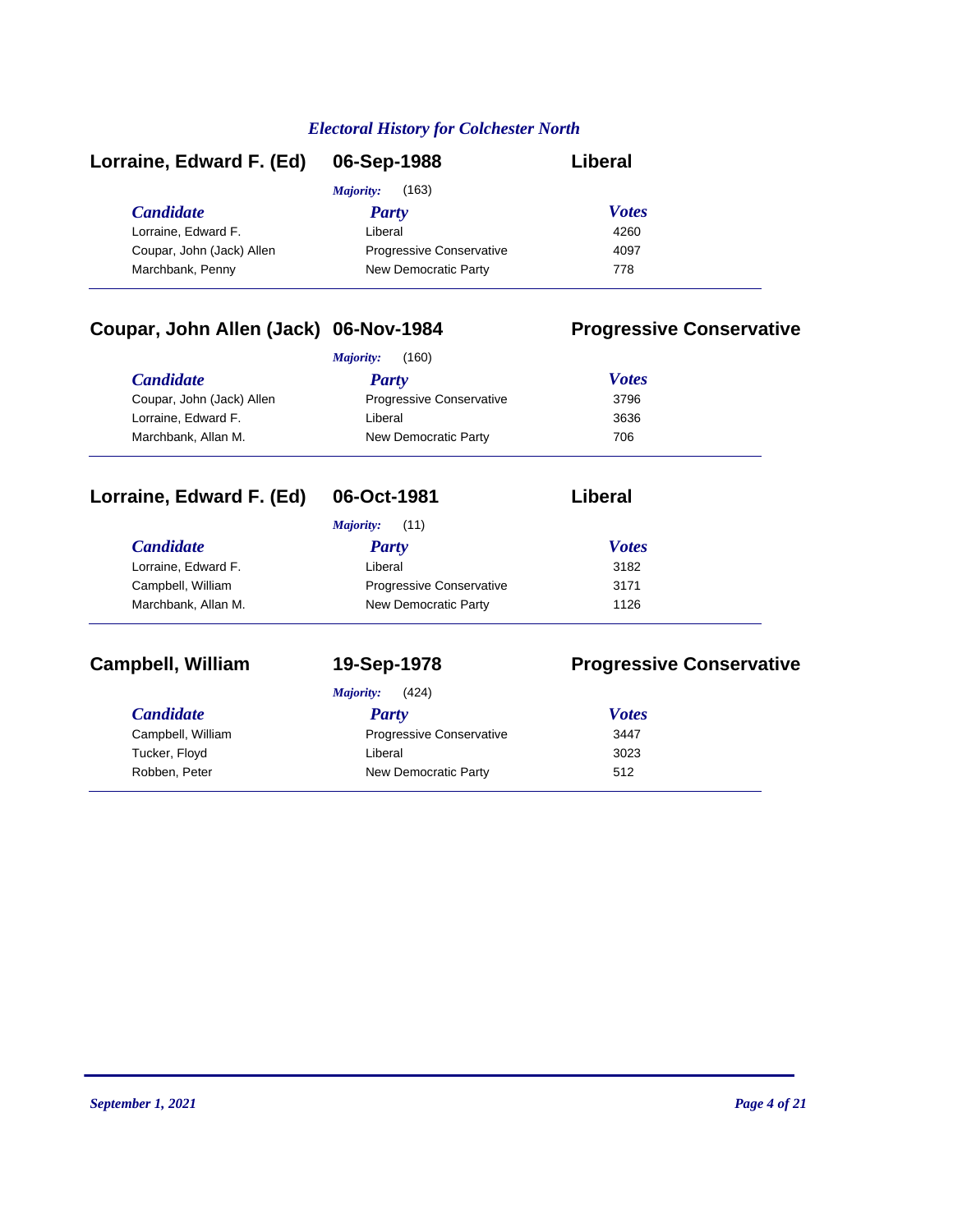# **Electoral History for Colchester County**

*Including Former Electoral District Names*



**Report Created for Nova Scotia Legislature Website by the Nova Scotia Legislative Library**

*The returns as presented here are not official. Every effort has been made to make these results as accurate as possible. Return information was compiled from official electoral return reports and from newspapers of the day.*

*The number of votes is listed as 0 if there is no information or the candidate won by acclamation.*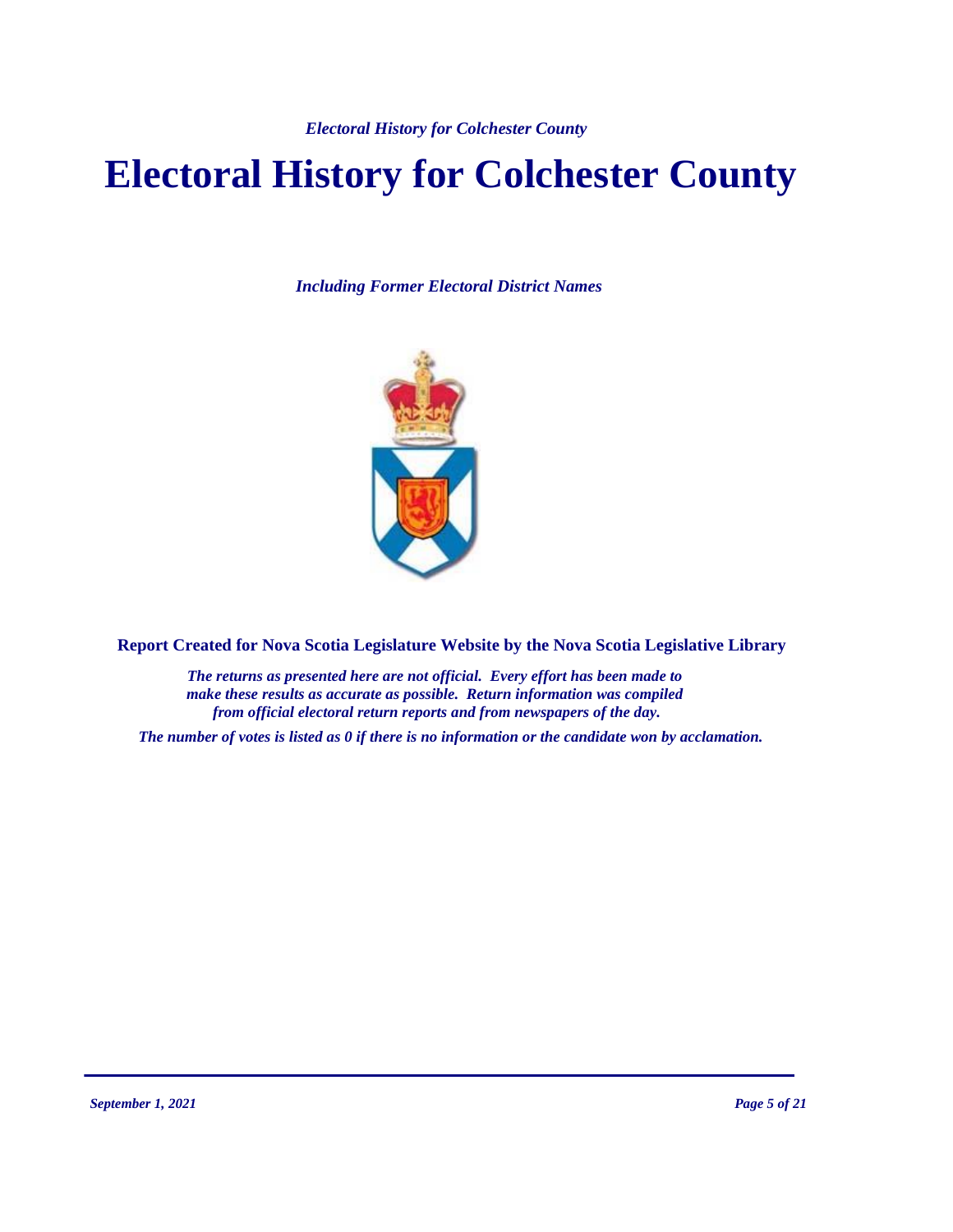# *Colchester County*

*Based on the recommendations of the 1978 Electoral Boundaries Report, the dual riding of Colchester was divided into three electoral districts: Colchester North, Colchester South, and Truro-Bible Hill.*

| <b>Member Elected</b>                | <b>Election Date</b>            | <b>Party Elected</b> |  |
|--------------------------------------|---------------------------------|----------------------|--|
| <b>Tucker, John Floyd</b><br>(Floyd) | 02-Apr-1974                     | Liberal              |  |
|                                      | (688)<br>Majority:              |                      |  |
| <b>Candidate</b>                     | Party                           | <b>Votes</b>         |  |
| MacLean, Melinda Jane                | Liberal                         | 9514                 |  |
| Tucker, John Floyd                   | Liberal                         | 8662                 |  |
| Giffin, Ronald Chapman               | <b>Progressive Conservative</b> | 7974                 |  |
| Ritcey, Gerald Conrad                | Progressive Conservative        | 7182                 |  |
| Marchbank, Allan M.                  | New Democratic Party            | 1771                 |  |
| Forsythe, Eda                        | New Democratic Party            | 1515                 |  |
| Kirk, Robert                         | Independent                     | 159                  |  |

**MacLean, Melinda Jane 02-Apr-1974 Liberal**

*Majority:* (1540)

| <b>Candidate</b>       | <b>Party</b>                    | <b>Votes</b> |
|------------------------|---------------------------------|--------------|
| MacLean, Melinda Jane  | Liberal                         | 9514         |
| Tucker, John Floyd     | Liberal                         | 8662         |
| Giffin, Ronald Chapman | <b>Progressive Conservative</b> | 7974         |
| Ritcey, Gerald Conrad  | <b>Progressive Conservative</b> | 7182         |
| Marchbank, Allan M.    | New Democratic Party            | 1771         |
| Forsythe, Eda          | New Democratic Party            | 1515         |
| Kirk, Robert           | Independent                     | 159          |

# **Smith, George Isaac (Ike) 13-Oct-1970 Progressive Conservative**

| (1497)<br>Majority:   |                                 |              |  |
|-----------------------|---------------------------------|--------------|--|
| <i>Candidate</i>      | Party                           | <b>Votes</b> |  |
| Smith, George Isaac   | <b>Progressive Conservative</b> | 9398         |  |
| Ritcey, Gerald Conrad | <b>Progressive Conservative</b> | 8012         |  |
| Norrie, George        | Liberal                         | 7901         |  |
| Hill, Ross            | Liberal                         | 7313         |  |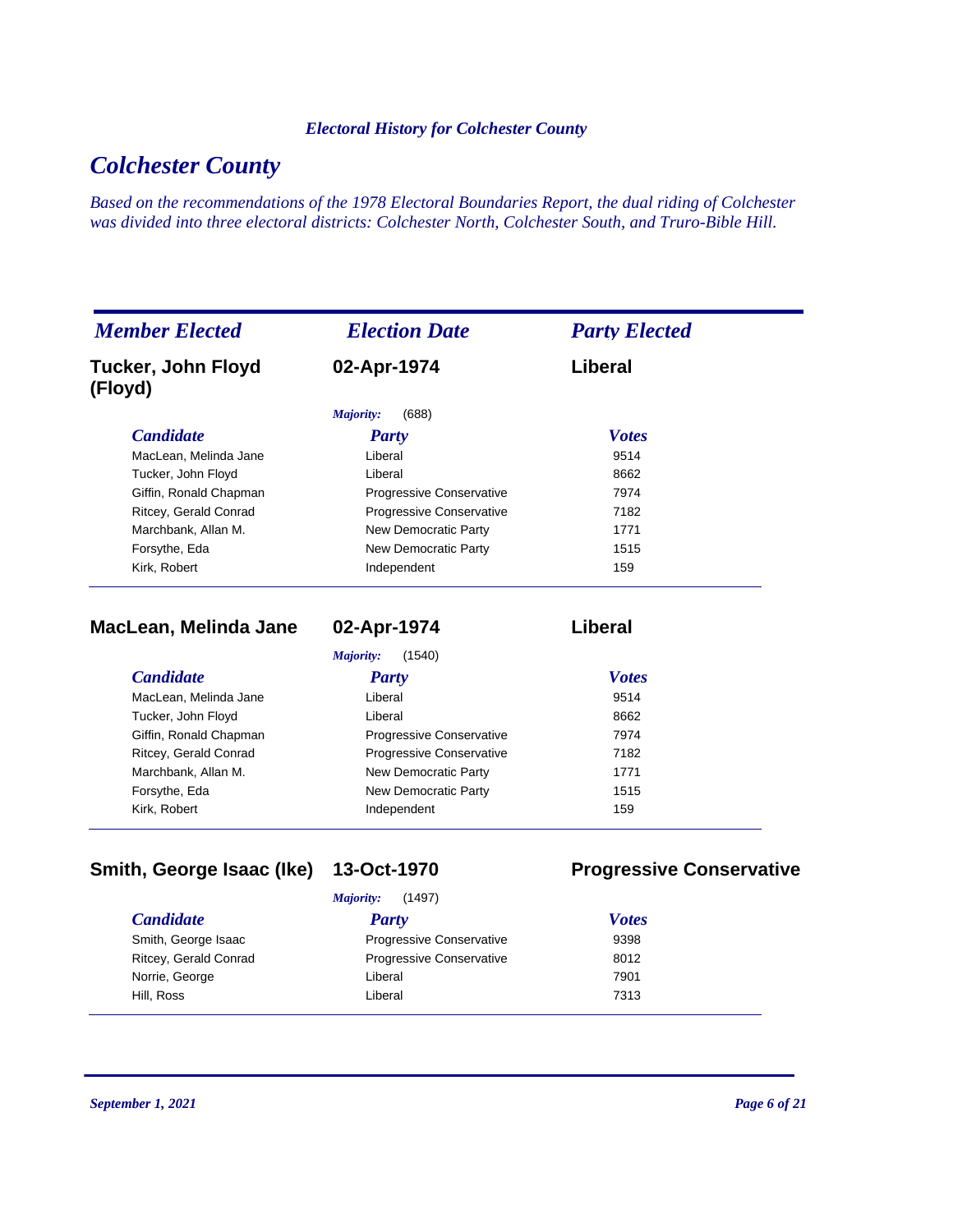| <b>Ritcey, Gerald Conrad</b> | 13-Oct-1970                     | <b>Progressive Conservative</b> |
|------------------------------|---------------------------------|---------------------------------|
|                              | Majority:<br>(111)              |                                 |
| <i>Candidate</i>             | Party                           | <b>Votes</b>                    |
| Smith, George Isaac          | <b>Progressive Conservative</b> | 9398                            |
| Ritcey, Gerald Conrad        | <b>Progressive Conservative</b> | 8012                            |
| Norrie, George               | Liberal                         | 7901                            |
| Hill, Ross                   | Liberal                         | 7313                            |
|                              |                                 |                                 |

### **Ritcey, Gerald Conrad 13-Feb-1968 (By-election) Progressive Conservative**

|                       | (1163)<br>Majority:             |              |
|-----------------------|---------------------------------|--------------|
| <b>Candidate</b>      | Party                           | <b>Votes</b> |
| Ritcey, Gerald Conrad | <b>Progressive Conservative</b> | 8067         |
| Hill. Hector          | Liberal                         | 6904         |

### **Stanfield, Robert Lorne 30-May-1967 Progressive Conservative**

*Majority:* (3743)

#### *Candidate Party Votes* Stanfield, Robert Lorne **Progressive Conservative** 9091 Smith, George Isaac **Progressive Conservative** 8485 Sutherland, Charles K. Charles K. Charles Controller Liberal 5348 Pulsifer, George **Liberal** Liberal **1996** Liberal 5344 Delaney, Cecil **New Democratic Party** 509 Benedict, Arthur **New Democratic Party 507**

Stanfield resigned September 13, 1967 to contest the federal by-election. He was replaced by Gerald C. Ritcey.

### **Smith, George Isaac (Ike) 30-May-1967 Progressive Conservative**

*Majority:* (3137)

| <b>Candidate</b>                                                                                               | Party                           | <b>Votes</b> |
|----------------------------------------------------------------------------------------------------------------|---------------------------------|--------------|
| Stanfield, Robert Lorne                                                                                        | <b>Progressive Conservative</b> | 9091         |
| Smith, George Isaac                                                                                            | Progressive Conservative        | 8485         |
| Sutherland, Charles K.                                                                                         | Liberal                         | 5348         |
| Pulsifer, George                                                                                               | Liberal                         | 5344         |
| Delaney, Cecil                                                                                                 | New Democratic Party            | 509          |
| Benedict, Arthur                                                                                               | New Democratic Party            | 507          |
| Stanfield resigned September 13, 1967 to contest the federal by-election. He was replaced by Gerald C. Ritcey. |                                 |              |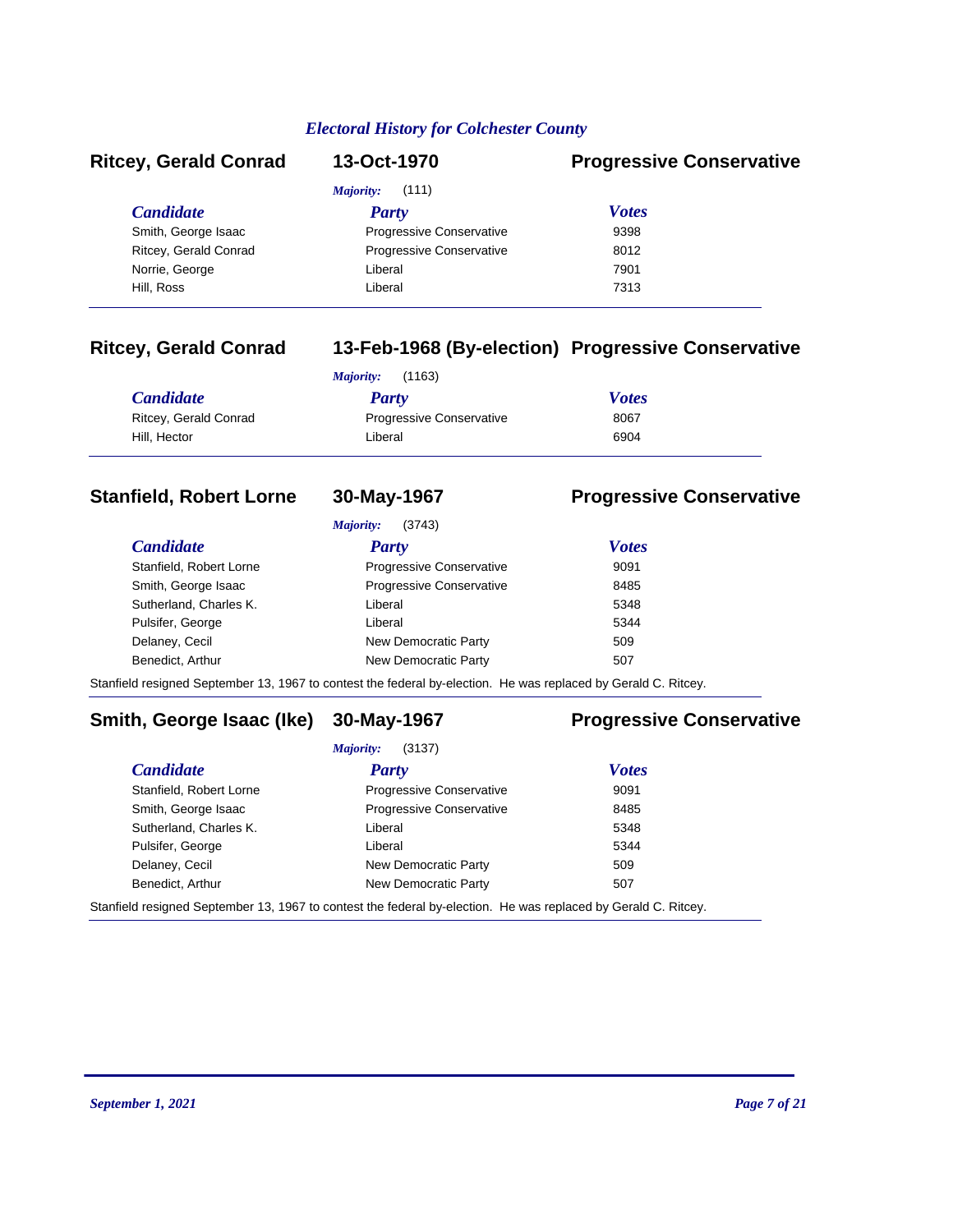# *Majority:* (4091)

### **Stanfield, Robert Lorne 08-Oct-1963 Progressive Conservative**

|                         | Majority:<br>(4091)             |              |  |
|-------------------------|---------------------------------|--------------|--|
| <b>Candidate</b>        | <b>Party</b>                    | <b>Votes</b> |  |
| Stanfield, Robert Lorne | <b>Progressive Conservative</b> | 9606         |  |
| Smith, George Isaac     | Progressive Conservative        | 9147         |  |
| Purdy, Gordon Timlin    | Liberal                         | 5515         |  |
| Sutherland, Charles K.  | Liberal                         | 4746         |  |
| Curtis, Harvey          | New Democratic Party            | 382          |  |
| Wright, Helen           | New Democratic Party            | 233          |  |
|                         |                                 |              |  |

# **Smith, George Isaac (Ike) 08-Oct-1963 Progressive Conservative**

|                         | (3632)<br>Majority:             |              |  |
|-------------------------|---------------------------------|--------------|--|
| <i>Candidate</i>        | <b>Party</b>                    | <b>Votes</b> |  |
| Stanfield, Robert Lorne | <b>Progressive Conservative</b> | 9606         |  |
| Smith, George Isaac     | <b>Progressive Conservative</b> | 9147         |  |
| Purdy, Gordon Timlin    | Liberal                         | 5515         |  |
| Sutherland, Charles K.  | Liberal                         | 4746         |  |
| Curtis, Harvey          | New Democratic Party            | 382          |  |
| Wright, Helen           | New Democratic Party            | 233          |  |
|                         |                                 |              |  |

### **Stanfield, Robert Lorne 07-Jun-1960 Progressive Conservative**

| (2447)<br>Majority:     |                                                      |              |  |
|-------------------------|------------------------------------------------------|--------------|--|
| <b>Candidate</b>        | <b>Party</b>                                         | <b>Votes</b> |  |
| Stanfield, Robert Lorne | Progressive Conservative                             | 8574         |  |
| Smith, George Isaac     | Progressive Conservative                             | 8219         |  |
| Purdy, Gordon Timlin    | Liberal                                              | 6127         |  |
| McKinnon, Hugh Charles  | Liberal                                              | 5439         |  |
| Curtis, Harvey          | <b>CCF (Cooperative Commonwealth)</b><br>Federation) | 704          |  |
| Wright, Helen           | <b>CCF (Cooperative Commonwealth)</b><br>Federation) | 692          |  |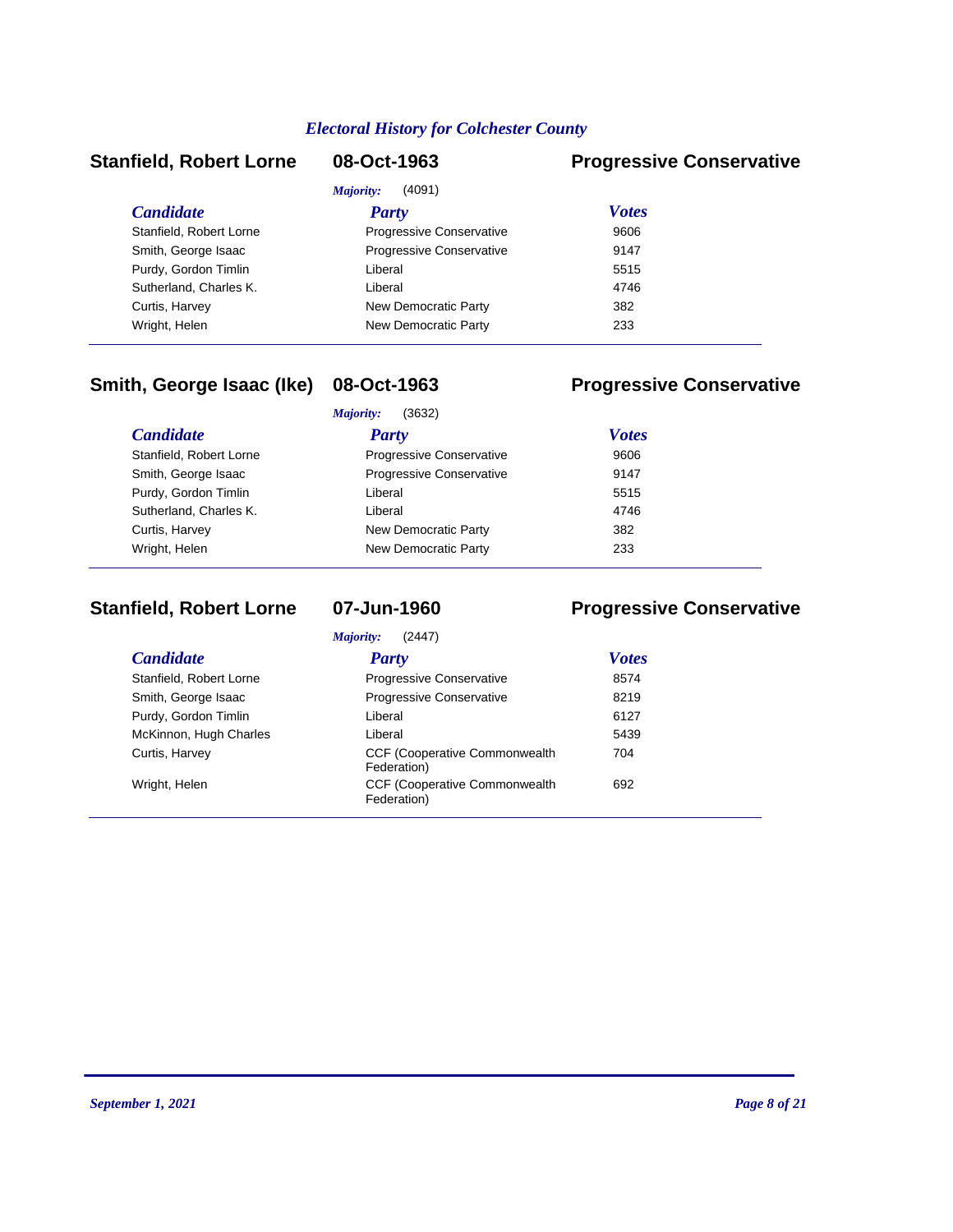### **Smith, George Isaac (Ike) 07-Jun-1960 Progressive Conservative**

| (2092)<br>Majority:                                  |              |  |
|------------------------------------------------------|--------------|--|
| Party                                                | <b>Votes</b> |  |
| <b>Progressive Conservative</b>                      | 8574         |  |
| <b>Progressive Conservative</b>                      | 8219         |  |
| Liberal                                              | 6127         |  |
| Liberal                                              | 5439         |  |
| <b>CCF (Cooperative Commonwealth)</b><br>Federation) | 704          |  |
| <b>CCF (Cooperative Commonwealth)</b><br>Federation) | 692          |  |
|                                                      |              |  |

# **Stanfield, Robert Lorne 30-Oct-1956 Progressive Conservative**

| (1743)<br>Majority:     |                                                      |              |
|-------------------------|------------------------------------------------------|--------------|
| <i>Candidate</i>        | Party                                                | <b>Votes</b> |
| Stanfield, Robert Lorne | Progressive Conservative                             | 8476         |
| Smith, George Isaac     | Progressive Conservative                             | 8057         |
| Hill, Hector            | Liberal                                              | 6733         |
| Norrie, Margaret        | Liberal                                              | 6664         |
| Lyons, Arnold           | <b>CCF (Cooperative Commonwealth)</b><br>Federation) | 251          |
| Wright, William         | <b>CCF (Cooperative Commonwealth)</b><br>Federation) | 240          |

# **Smith, George Isaac (Ike) 30-Oct-1956 Progressive Conservative**

*Majority:* (1324)

| <b>Candidate</b>        | <b>Party</b>                                         | <b>Votes</b> |
|-------------------------|------------------------------------------------------|--------------|
| Stanfield, Robert Lorne | <b>Progressive Conservative</b>                      | 8476         |
| Smith, George Isaac     | <b>Progressive Conservative</b>                      | 8057         |
| Hill, Hector            | Liberal                                              | 6733         |
| Norrie, Margaret        | Liberal                                              | 6664         |
| Lyons, Arnold           | <b>CCF (Cooperative Commonwealth)</b><br>Federation) | 251          |
| Wright, William         | <b>CCF (Cooperative Commonwealth)</b><br>Federation) | 240          |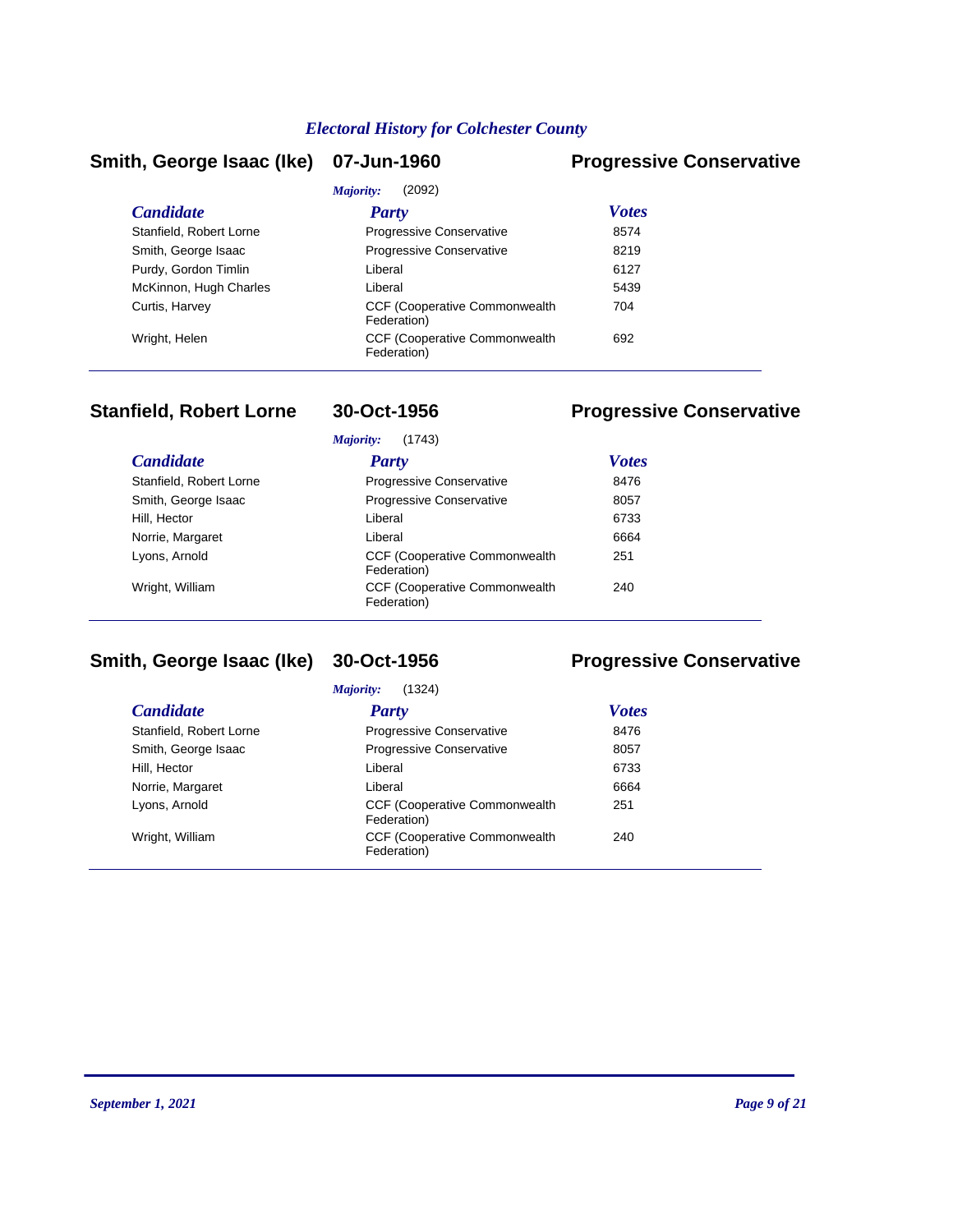### **Stanfield, Robert Lorne 26-May-1953 Progressive Conservative**

| (422)<br>Majority:      |                                                      |              |
|-------------------------|------------------------------------------------------|--------------|
| <b>Candidate</b>        | Party                                                | <b>Votes</b> |
| Stanfield, Robert Lorne | <b>Progressive Conservative</b>                      | 7677         |
| Smith, George Isaac     | Progressive Conservative                             | 7435         |
| Purdy, Gordon Timlin    | Liberal                                              | 7255         |
| Hill, Hector            | Liberal                                              | 6963         |
| Parker, Sydney R.       | <b>CCF (Cooperative Commonwealth)</b><br>Federation) | 326          |
| Curtis, Harvey T.       | <b>CCF (Cooperative Commonwealth)</b><br>Federation) | 324          |

### **Smith, George Isaac (Ike) 26-May-1953 Progressive Conservative**

#### *Candidate Party Votes Majority:* (180) Stanfield, Robert Lorne **Progressive Conservative** 7677 Smith, George Isaac **Progressive Conservative** 7435 Purdy, Gordon Timlin **Example 2018** Liberal Liberal 2255 Hill, Hector **Contract Contract Contract Contract Contract Contract Contract Contract Contract Contract Contract Contract Contract Contract Contract Contract Contract Contract Contract Contract Contract Contract Contract C** CCF (Cooperative Commonwealth Parker, Sydney R. 326 Federation) CCF (Cooperative Commonwealth Curtis, Harvey T. 324 Federation)

### **Stanfield, Robert Lorne 09-Jun-1949 Progressive Conservative**

| (1113)<br>Majority:       |                                                      |              |
|---------------------------|------------------------------------------------------|--------------|
| <b>Candidate</b>          | Party                                                | <b>Votes</b> |
| Stanfield, Robert Lorne   | <b>Progressive Conservative</b>                      | 8081         |
| Smith, George Isaac       | <b>Progressive Conservative</b>                      | 7580         |
| MacDonald, W. J.          | Liberal                                              | 6968         |
| McLellan, Robert Faulkner | Liberal                                              | 6857         |
| Lynds, A. L.              | <b>CCF (Cooperative Commonwealth)</b><br>Federation) | 513          |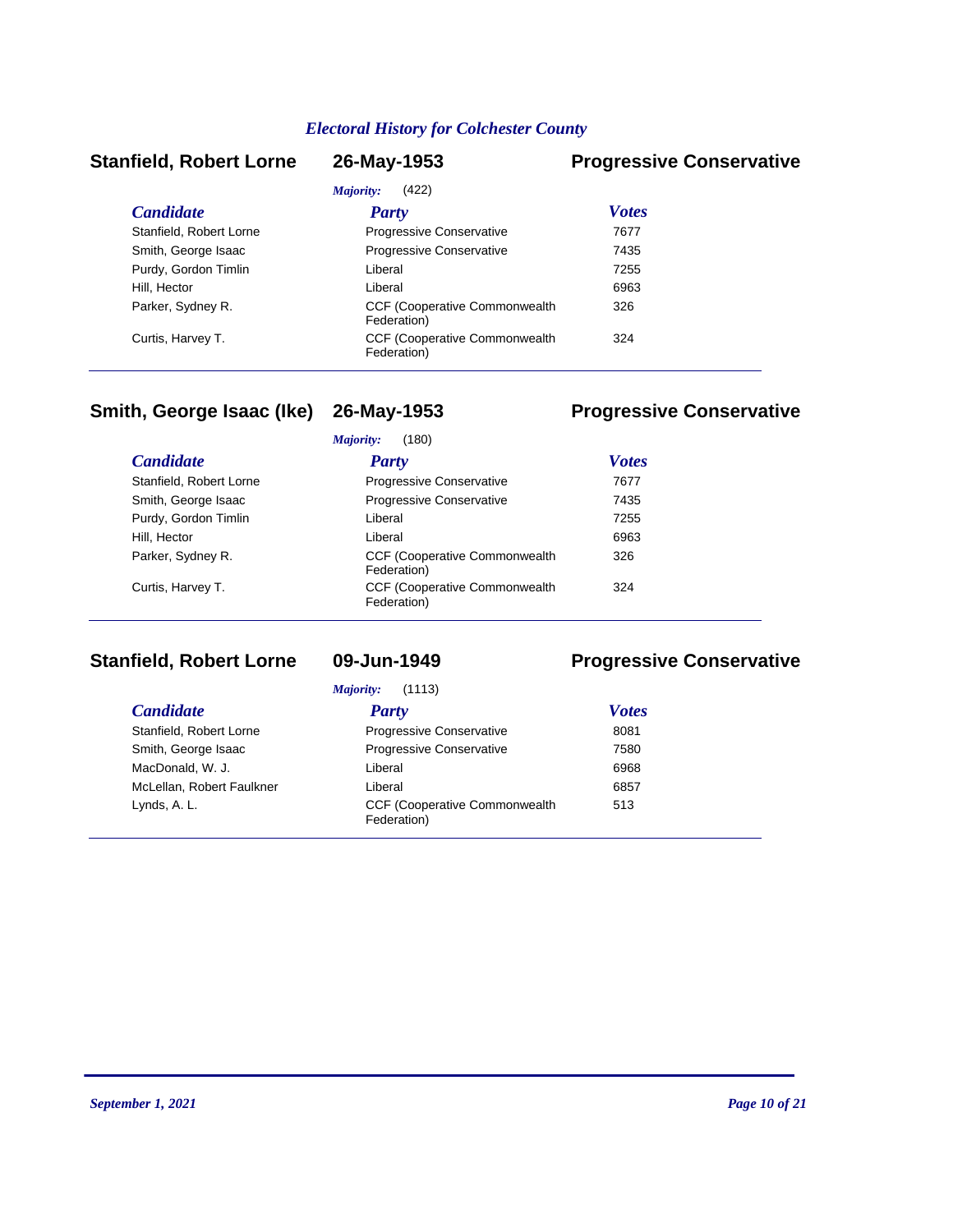### **Smith, George Isaac (Ike) 09-Jun-1949 Progressive Conservative**

| (723)<br>Majority:        |                                                      |              |
|---------------------------|------------------------------------------------------|--------------|
| <i>Candidate</i>          | Party                                                | <b>Votes</b> |
| Stanfield, Robert Lorne   | Progressive Conservative                             | 8081         |
| Smith, George Isaac       | <b>Progressive Conservative</b>                      | 7580         |
| MacDonald, W. J.          | Liberal                                              | 6968         |
| McLellan, Robert Faulkner | Liberal                                              | 6857         |
| Lynds, A. L.              | <b>CCF (Cooperative Commonwealth)</b><br>Federation) | 513          |

# **Purdy, Gordon Timlin 23-Oct-1945 Liberal**

|                             | Majority:<br>(2199)                                  |              |  |
|-----------------------------|------------------------------------------------------|--------------|--|
| <b>Candidate</b>            | Party                                                | <b>Votes</b> |  |
| Purdy, Gordon Timlin        | Liberal                                              | 7714         |  |
| McLellan, Robert Faulkner   | Liberal                                              | 6631         |  |
| Blois, Frederick Murray     | Progressive Conservative                             | 5515         |  |
| Flemming, William Alexander | <b>Progressive Conservative</b>                      | 5383         |  |
| Parker, Sidney Mansfield    | <b>CCF (Cooperative Commonwealth)</b><br>Federation) | 642          |  |
| Fleury, Clarence Vincent    | <b>CCF (Cooperative Commonwealth)</b><br>Federation) | 547          |  |

# **McLellan, Robert Faulkner 23-Oct-1945 Liberal**

| (1116)<br>Majority:            |                                                      |              |
|--------------------------------|------------------------------------------------------|--------------|
| <i>Candidate</i>               | Party                                                | <b>Votes</b> |
| Purdy, Gordon Timlin           | Liberal                                              | 7714         |
| McLellan, Robert Faulkner      | Liberal                                              | 6631         |
| <b>Blois, Frederick Murray</b> | Progressive Conservative                             | 5515         |
| Flemming, William Alexander    | <b>Progressive Conservative</b>                      | 5383         |
| Parker, Sidney Mansfield       | CCF (Cooperative Commonwealth<br>Federation)         | 642          |
| Fleury, Clarence Vincent       | <b>CCF (Cooperative Commonwealth)</b><br>Federation) | 547          |

#### $C$ *andidate*

### *Majority:* (131)

### **Dickie, George Scott 28-Oct-1941 Progressive Conservative**

| <i>Majority:</i><br>(131)      |                                 |              |  |
|--------------------------------|---------------------------------|--------------|--|
| <b>Candidate</b>               | Party                           | <b>Votes</b> |  |
| <b>Blois, Frederick Murray</b> | <b>Progressive Conservative</b> | 5842         |  |
| Dickie, George Scott           | Progressive Conservative        | 5432         |  |
| McLellan, Robert Faulkner      | Liberal                         | 5301         |  |
| Sutherland, Alexander Murdoch  | Liberal                         | 5160         |  |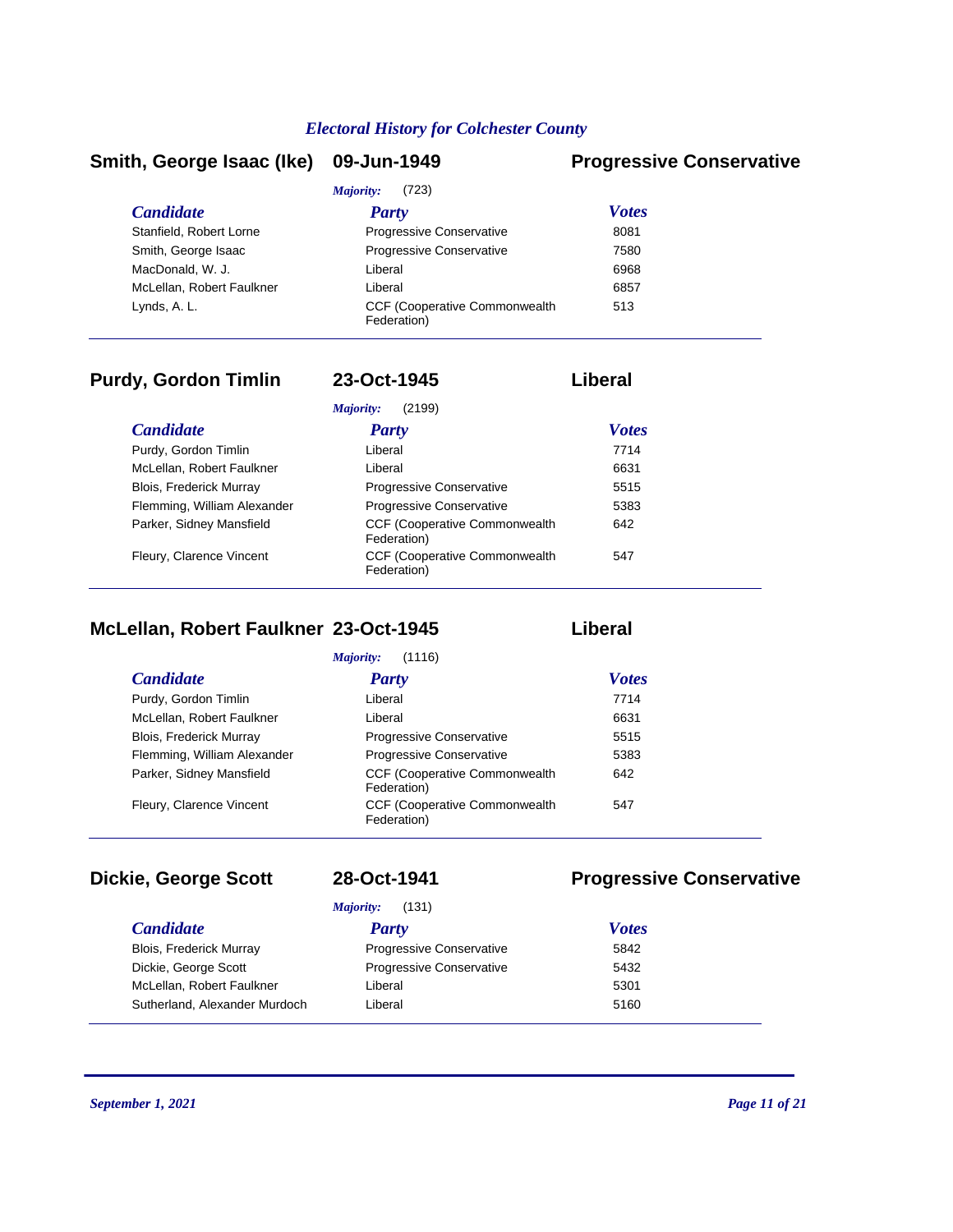| <b>Blois, Frederick Murray</b>                                                                   | 28-Oct-1941                                                                                                  | <b>Progressive Conservative</b>                    |
|--------------------------------------------------------------------------------------------------|--------------------------------------------------------------------------------------------------------------|----------------------------------------------------|
| <b>Candidate</b><br>Blois, Frederick Murray<br>Dickie, George Scott<br>McLellan, Robert Faulkner | <b>Majority:</b><br>(541)<br><b>Party</b><br>Progressive Conservative<br>Progressive Conservative<br>Liberal | <b>Votes</b><br>5842<br>5432<br>5301               |
| Sutherland, Alexander Murdoch                                                                    | Liberal                                                                                                      | 5160                                               |
| <b>Dickie, George Scott</b>                                                                      | (Acclamation)<br><b>Majority:</b>                                                                            | 28-Oct-1940 (By-election) Progressive Conservative |
| <b>Candidate</b>                                                                                 | <b>Party</b>                                                                                                 | <b>Votes</b>                                       |
| Dickie, George Scott                                                                             | Progressive Conservative                                                                                     | 0                                                  |
| George S. Dickie won by acclamation.                                                             |                                                                                                              |                                                    |
| <b>Thomas, George Yuill</b>                                                                      | 29-Jun-1937                                                                                                  | <b>Progressive Conservative</b>                    |
|                                                                                                  | (796)<br><b>Majority:</b>                                                                                    |                                                    |
| <b>Candidate</b>                                                                                 | <b>Party</b>                                                                                                 | <b>Votes</b>                                       |
| Blois, Frederick Murray                                                                          | Progressive Conservative                                                                                     | 6698                                               |
| Thomas, George Yuill                                                                             | Progressive Conservative                                                                                     | 6587                                               |
| Havey, Harry B.                                                                                  | Liberal                                                                                                      | 5791                                               |
| McColough, Edward G.                                                                             | Liberal                                                                                                      | 5614                                               |
|                                                                                                  | Thomas died May 11, 1940. He was replaced in October 28, 1940 by-election by George S. Dickie.               |                                                    |
| <b>Blois, Frederick Murray</b>                                                                   | 29-Jun-1937                                                                                                  | <b>Progressive Conservative</b>                    |
|                                                                                                  | <b>Majority:</b><br>(907)                                                                                    |                                                    |
| <b>Candidate</b>                                                                                 | <b>Party</b>                                                                                                 | <b>Votes</b>                                       |
| Blois, Frederick Murray                                                                          | Progressive Conservative                                                                                     | 6698                                               |
| Thomas, George Yuill                                                                             | Progressive Conservative                                                                                     | 6587                                               |
| Havey, Harry B.                                                                                  | Liberal                                                                                                      | 5791                                               |
| McColough, Edward G.                                                                             | Liberal                                                                                                      | 5614                                               |
|                                                                                                  | Thomas died May 11, 1940. He was replaced in October 28, 1940 by-election by George S. Dickie.               |                                                    |
| <b>Thomas, George Yuill</b>                                                                      | 22-Aug-1933                                                                                                  | <b>Liberal Conservative</b>                        |
|                                                                                                  | (355)<br>Majority:                                                                                           |                                                    |
| <b>Candidate</b>                                                                                 | <b>Party</b>                                                                                                 | <b>Votes</b>                                       |
| Flemming, William Alexander                                                                      | <b>Liberal Conservative</b>                                                                                  | 6748                                               |
| Thomas, George Yuill                                                                             | <b>Liberal Conservative</b>                                                                                  | 6398                                               |
| Johnson, Thomas R.                                                                               | Liberal                                                                                                      | 6043                                               |
| McLeod, R. Edgar                                                                                 | Liberal                                                                                                      | 5769                                               |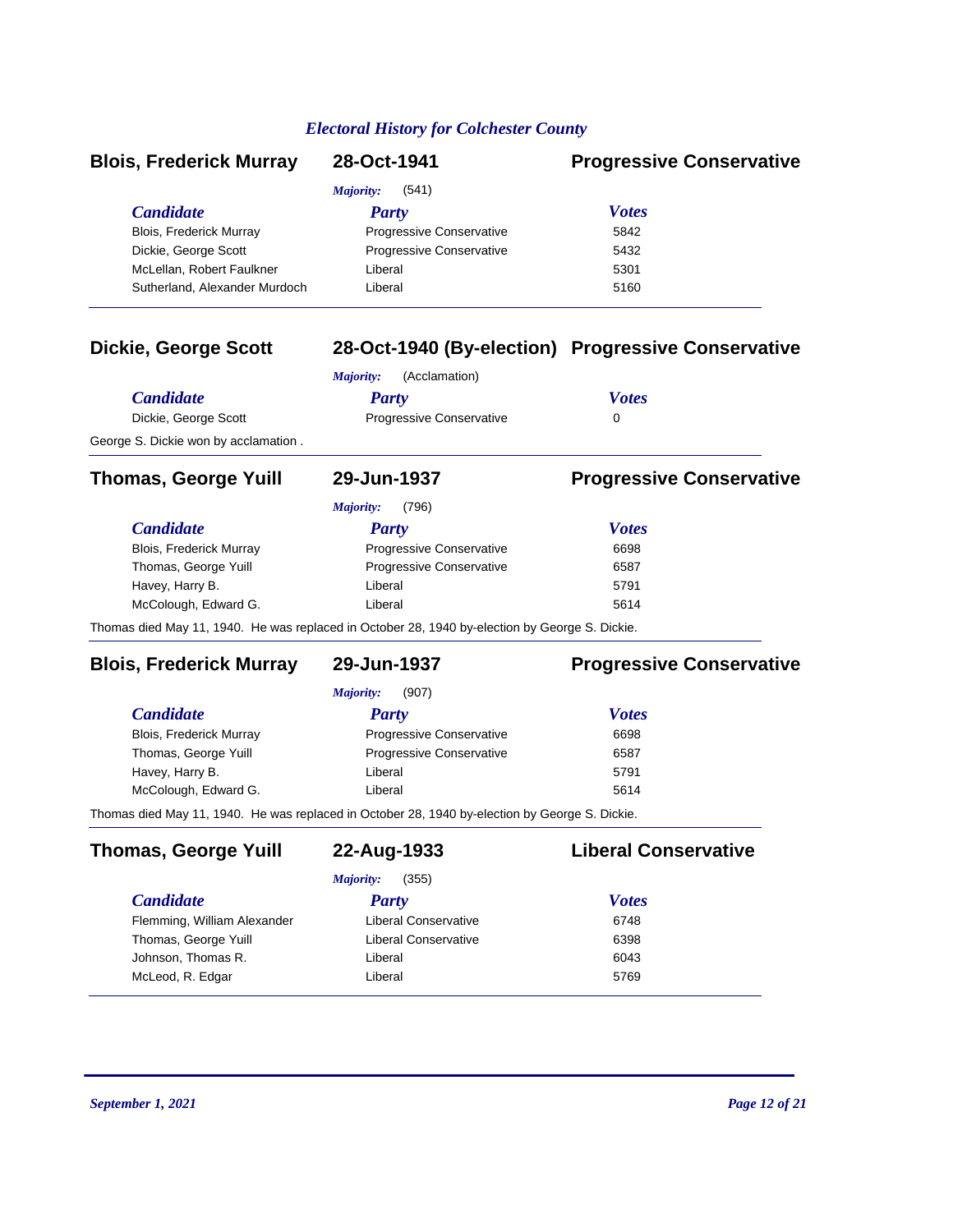| <b>Flemming, William</b><br><b>Alexander</b>               | 22-Aug-1933                 | <b>Liberal Conservative</b> |
|------------------------------------------------------------|-----------------------------|-----------------------------|
|                                                            | (705)<br>Majority:          |                             |
| <b>Candidate</b>                                           | <b>Party</b>                | <b>Votes</b>                |
| Flemming, William Alexander                                | Liberal Conservative        | 6748                        |
| Thomas, George Yuill                                       | <b>Liberal Conservative</b> | 6398                        |
| Johnson, Thomas R.                                         | Liberal                     | 6043                        |
| McLeod, R. Edgar                                           | Liberal                     | 5769                        |
| <b>Stanfield, Frank</b>                                    | 01-Oct-1928                 | <b>Liberal Conservative</b> |
|                                                            | (1459)<br><b>Majority:</b>  |                             |
| <b>Candidate</b>                                           | <b>Party</b>                | <b>Votes</b>                |
| Stanfield, Frank                                           | <b>Liberal Conservative</b> | 5298                        |
| Flemming, William Alexander                                | <b>Liberal Conservative</b> | 4882                        |
| MacKinnon, Donald L.                                       | Liberal                     | 3839                        |
| Dunbar, William R.                                         | Liberal                     | 3583                        |
| Stanfield resigned upon appointment as Lieutenant Governor |                             |                             |
| <b>Flemming, William</b><br><b>Alexander</b>               | 01-Oct-1928                 | <b>Liberal Conservative</b> |
|                                                            | Majority:<br>(1043)         |                             |
| <b>Candidate</b>                                           | Party                       | <b>Votes</b>                |
| Stanfield, Frank                                           | <b>Liberal Conservative</b> | 5298                        |
| Flemming, William Alexander                                | <b>Liberal Conservative</b> | 4882                        |
| MacKinnon, Donald L.                                       | Liberal                     | 3839                        |
| Dunbar, William R.                                         | Liberal                     | 3583                        |
| Stanfield resigned upon appointment as Lieutenant Governor |                             |                             |
| <b>Stanfield, Frank</b>                                    | 25-Jun-1925                 | <b>Liberal Conservative</b> |
|                                                            | (3805)<br>Majority:         |                             |
| <b>Candidate</b>                                           | Party                       | <b>Votes</b>                |
| Armstrong, William Boardman                                | <b>Liberal Conservative</b> | 6733                        |
| Stanfield, Frank                                           | <b>Liberal Conservative</b> | 6439                        |
| Archibald, M. B.                                           | Liberal                     | 2634                        |
|                                                            |                             |                             |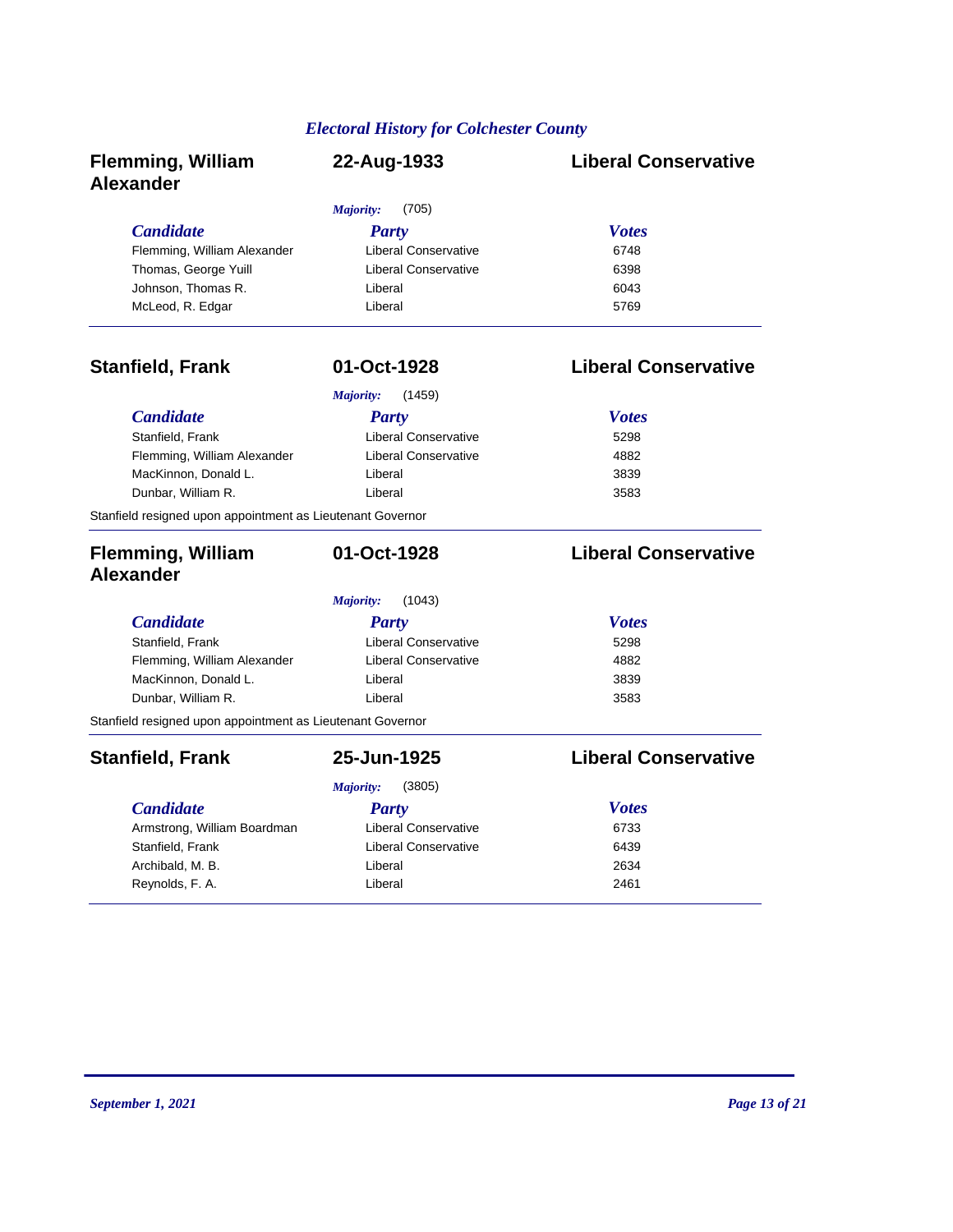| <b>Armstrong, William</b><br><b>Boardman</b> | 25-Jun-1925                 | <b>Liberal Conservative</b> |
|----------------------------------------------|-----------------------------|-----------------------------|
|                                              | Majority:<br>(4099)         |                             |
| <b>Candidate</b>                             | <b>Party</b>                | <b>Votes</b>                |
| Armstrong, William Boardman                  | <b>Liberal Conservative</b> | 6733                        |
| Stanfield, Frank                             | <b>Liberal Conservative</b> | 6439                        |
| Archibald, M. B.                             | Liberal                     | 2634                        |
| Reynolds, F. A.                              | Liberal                     | 2461                        |
| Taggart, Harry L.                            | 27-Jul-1920                 | <b>Farmers' Party</b>       |
|                                              | (207)<br>Majority:          |                             |
| <b>Candidate</b>                             | <b>Party</b>                | <b>Votes</b>                |
| Smith, Robert Hunter                         | Farmers' Party              | 3533                        |
| Taggart, Harry L.                            | Farmers' Party              | 3420                        |
| Dunbar, William R.                           | <b>Liberal Conservative</b> | 3213                        |
| Kennedy, Robert Hamilton                     | <b>Liberal Conservative</b> | 3096                        |
| <b>Smith, Robert Hunter</b>                  | 27-Jul-1920                 | <b>Farmers' Party</b>       |
|                                              | Majority:<br>(320)          |                             |
| <b>Candidate</b>                             | <b>Party</b>                | <b>Votes</b>                |
| Smith, Robert Hunter                         | Farmers' Party              | 3533                        |
| Taggart, Harry L.                            | Farmers' Party              | 3420                        |
| Dunbar, William R.                           | <b>Liberal Conservative</b> | 3213                        |
| Kennedy, Robert Hamilton                     | Liberal Conservative        | 3096                        |
| <b>Stanfield, Frank</b>                      | 20-Jun-1916                 | <b>Liberal Conservative</b> |
|                                              | Majority:<br>(533)          |                             |
| <b>Candidate</b>                             | <b>Party</b>                | <b>Votes</b>                |
| Stanfield, Frank                             | <b>Liberal Conservative</b> | 2745                        |
| Kennedy, Robert Hamilton                     | <b>Liberal Conservative</b> | 2665                        |
| Vernon, Gilbert H.                           | Liberal                     | 2212                        |

Schurman, Frederick B. New York Liberal 2158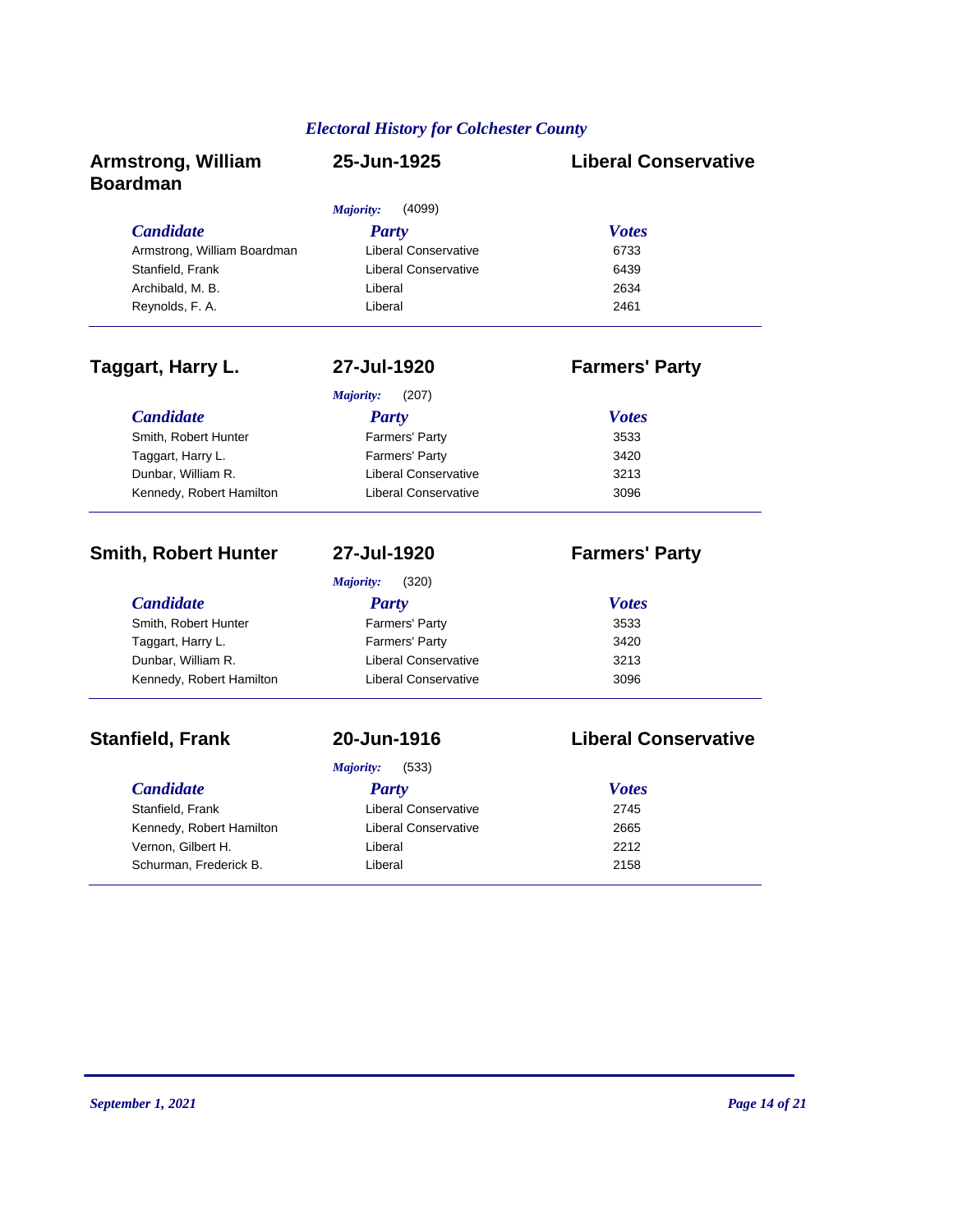### **Kennedy, Robert Hamilton 20-Jun-1916 Liberal Conservative**

|                          | (453)<br>Majority:   |              |  |  |
|--------------------------|----------------------|--------------|--|--|
| <i>Candidate</i>         | <b>Party</b>         | <b>Votes</b> |  |  |
| Stanfield, Frank         | Liberal Conservative | 2745         |  |  |
| Kennedy, Robert Hamilton | Liberal Conservative | 2665         |  |  |
| Vernon, Gilbert H.       | Liberal              | 2212         |  |  |
| Schurman, Frederick B.   | Liberal              | 2158         |  |  |

### **Stanfield, Frank 14-Jun-1911 Liberal Conservative**

| (143)<br>Majority:         |                      |              |
|----------------------------|----------------------|--------------|
| <b>Candidate</b>           | <b>Party</b>         | <b>Votes</b> |
| Stanfield, Frank           | Liberal Conservative | 2592         |
| Kennedy, Robert Hamilton   | Liberal Conservative | 2522         |
| Hill, William Davison      | Liberal              | 2449         |
| Pearson, Benjamin Franklyn | Liberal              | 2206         |

### **Kennedy, Robert Hamilton 14-Jun-1911 Liberal Conservative**

#### *Candidate Party Votes Majority:* (73) Stanfield, Frank **Example 2592** Liberal Conservative 2592 Kennedy, Robert Hamilton Liberal Conservative 2522 Hill, William Davison Liberal 2449 Pearson, Benjamin Franklyn Liberal Liberal 2206

### **Pearson, Benjamin Franklyn**

### **20-Jun-1906 Liberal**

#### *Candidate Party Votes Majority:* (209) Hill, William Davison Liberal 2567 Pearson, Benjamin Franklyn Liberal Liberal 2386 McCleave, J. H. Liberal Conservative 2177 Suckling, John **Liberal Conservative** 1795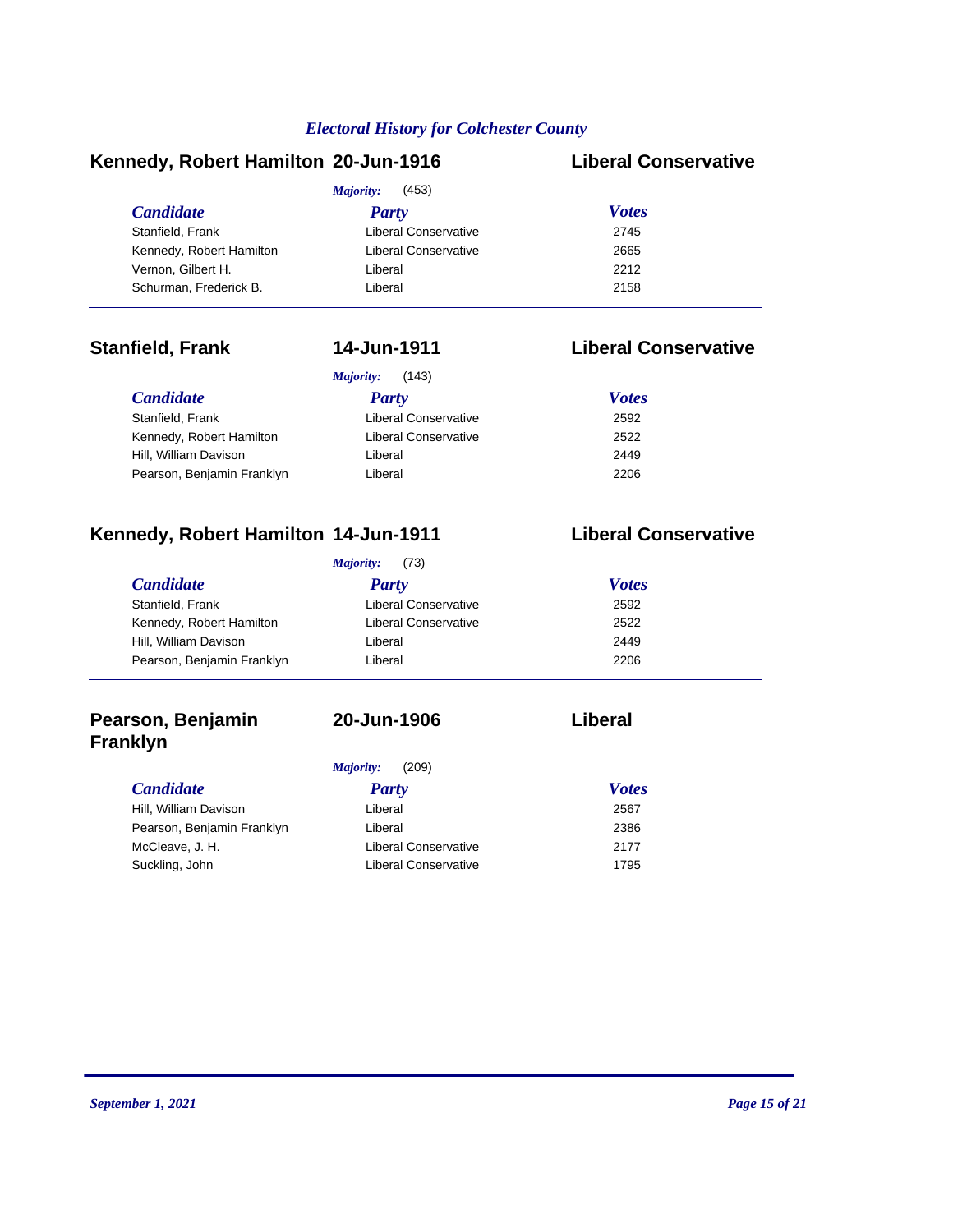| <b>Hill, William Davison</b> | 20-Jun-1906                 | Liberal      |
|------------------------------|-----------------------------|--------------|
|                              | (390)<br>Majority:          |              |
| <b>Candidate</b>             | <b>Party</b>                | <b>Votes</b> |
| Hill, William Davison        | Liberal                     | 2567         |
| Pearson, Benjamin Franklyn   | Liberal                     | 2386         |
| McCleave, J. H.              | Liberal Conservative        | 2177         |
| Suckling, John               | <b>Liberal Conservative</b> | 1795         |

| Laurence, Henry T.                                         | 15-Dec-1904 (By-election) Liberal |                |  |
|------------------------------------------------------------|-----------------------------------|----------------|--|
|                                                            | (187)<br>Majority:                |                |  |
| <b>Candidate</b>                                           | Party                             | <b>Votes</b>   |  |
| Laurence, Henry T.                                         | Liberal                           | 1928           |  |
| Suckling, John                                             | <b>Liberal Conservative</b>       | 1741           |  |
| Pearson, Benjamin<br><b>Franklyn</b>                       | 02-Oct-1901                       | Liberal        |  |
|                                                            | Majority:<br>(18)                 |                |  |
| <b>Candidate</b>                                           | Party                             | <b>Votes</b>   |  |
| Laurence, Frederick Andrew                                 | Liberal                           | 2185           |  |
| Pearson, Benjamin Franklyn                                 | Liberal                           | 2169           |  |
| Black, A. S.                                               | <b>Liberal Conservative</b>       | 2151           |  |
| Stairs, J. F.                                              | <b>Liberal Conservative</b>       | 2054           |  |
| Laurence resigned to contest the federal general election. |                                   |                |  |
| <b>Laurence, Frederick</b>                                 | 02-Oct-1901                       | <b>Liberal</b> |  |
| <b>Andrew</b>                                              |                                   |                |  |
|                                                            | (34)<br>Majority:                 |                |  |
| <b>Candidate</b>                                           | Party                             | <b>Votes</b>   |  |
| Laurence, Frederick Andrew                                 | Liberal                           | 2185           |  |
| Pearson, Benjamin Franklyn                                 | Liberal                           | 2169           |  |
| Black, A. S.                                               | <b>Liberal Conservative</b>       | 2151           |  |

Stairs, J. F. 2054

Laurence resigned to contest the federal general election.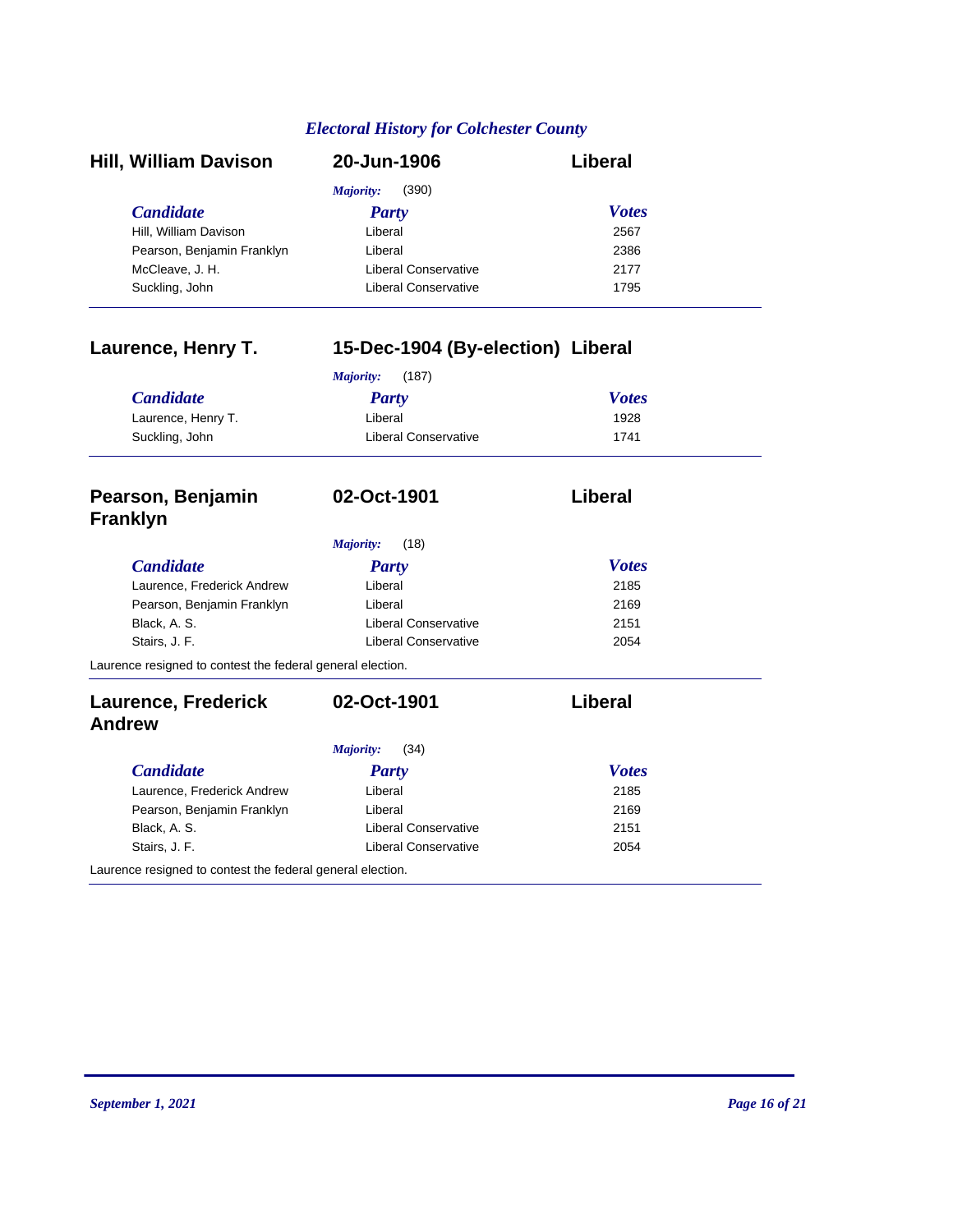| <b>McMullen, Thomas</b><br>Gotobed                                                     | 20-Apr-1897                                                                                                               | <b>Liberal Conservative</b> |
|----------------------------------------------------------------------------------------|---------------------------------------------------------------------------------------------------------------------------|-----------------------------|
|                                                                                        | Majority:<br>(77)                                                                                                         |                             |
| <b>Candidate</b>                                                                       | <b>Party</b>                                                                                                              | <b>Votes</b>                |
| McMullen, Thomas Gotobed                                                               | <b>Liberal Conservative</b>                                                                                               | 2363                        |
| Laurence, Frederick Andrew                                                             | Liberal                                                                                                                   | 2358                        |
| Dimock, Wilbert David                                                                  | <b>Liberal Conservative</b>                                                                                               | 2286                        |
| Dickie, Alfred                                                                         | Liberal                                                                                                                   | 2240                        |
| <b>Laurence, Frederick</b><br><b>Andrew</b>                                            | 20-Apr-1897                                                                                                               | Liberal                     |
|                                                                                        | Majority:<br>(72)                                                                                                         |                             |
| <b>Candidate</b>                                                                       | <b>Party</b>                                                                                                              | <b>Votes</b>                |
| McMullen, Thomas Gotobed                                                               | <b>Liberal Conservative</b>                                                                                               | 2363                        |
| Laurence, Frederick Andrew                                                             | Liberal                                                                                                                   | 2358                        |
| Dimock, Wilbert David                                                                  | <b>Liberal Conservative</b>                                                                                               | 2286                        |
| Dickie, Alfred                                                                         | Liberal                                                                                                                   | 2240                        |
| <b>McClure, Firman</b>                                                                 | 15-Aug-1896 (By-election) Liberal                                                                                         |                             |
|                                                                                        | Majority:<br>(352)                                                                                                        |                             |
| <b>Candidate</b>                                                                       | <b>Party</b>                                                                                                              | <b>Votes</b>                |
| McClure, Firman                                                                        | Liberal                                                                                                                   | 2233                        |
| Turner, Richard J.                                                                     | <b>Liberal Conservative</b>                                                                                               | 1881                        |
| <b>Dimock, Wilbert David</b>                                                           | 30-Jan-1895 (By-election) Liberal Conservative                                                                            |                             |
|                                                                                        | <b>Majority:</b><br>(Acclamation)                                                                                         |                             |
| <b>Candidate</b>                                                                       | <b>Party</b>                                                                                                              | <b>Votes</b>                |
| Dimock, Wilbert David                                                                  | <b>Liberal Conservative</b>                                                                                               | 0                           |
| Dimock won by acclamation.<br>Dimock resigned to contest the federal general election. |                                                                                                                           |                             |
| <b>Laurence, Frederick</b>                                                             | 15-Mar-1894                                                                                                               | Liberal                     |
| <b>Andrew</b>                                                                          |                                                                                                                           |                             |
|                                                                                        | Majority:<br>(6)                                                                                                          |                             |
| <b>Candidate</b>                                                                       | <b>Party</b>                                                                                                              | <b>Votes</b>                |
| Dimock, Wilbert David                                                                  | Liberal Conservative                                                                                                      | 1955                        |
| Laurence, Frederick Andrew                                                             | Liberal                                                                                                                   | 1896                        |
| Longworth, Israel                                                                      | <b>Liberal Conservative</b>                                                                                               | 1890                        |
| Dickie, Alfred                                                                         | Liberal                                                                                                                   | 1814                        |
| January 30, 1895                                                                       | Dimock resigned December 28, 1894, because of a petition against his election, based on a technicality. He was re-elected |                             |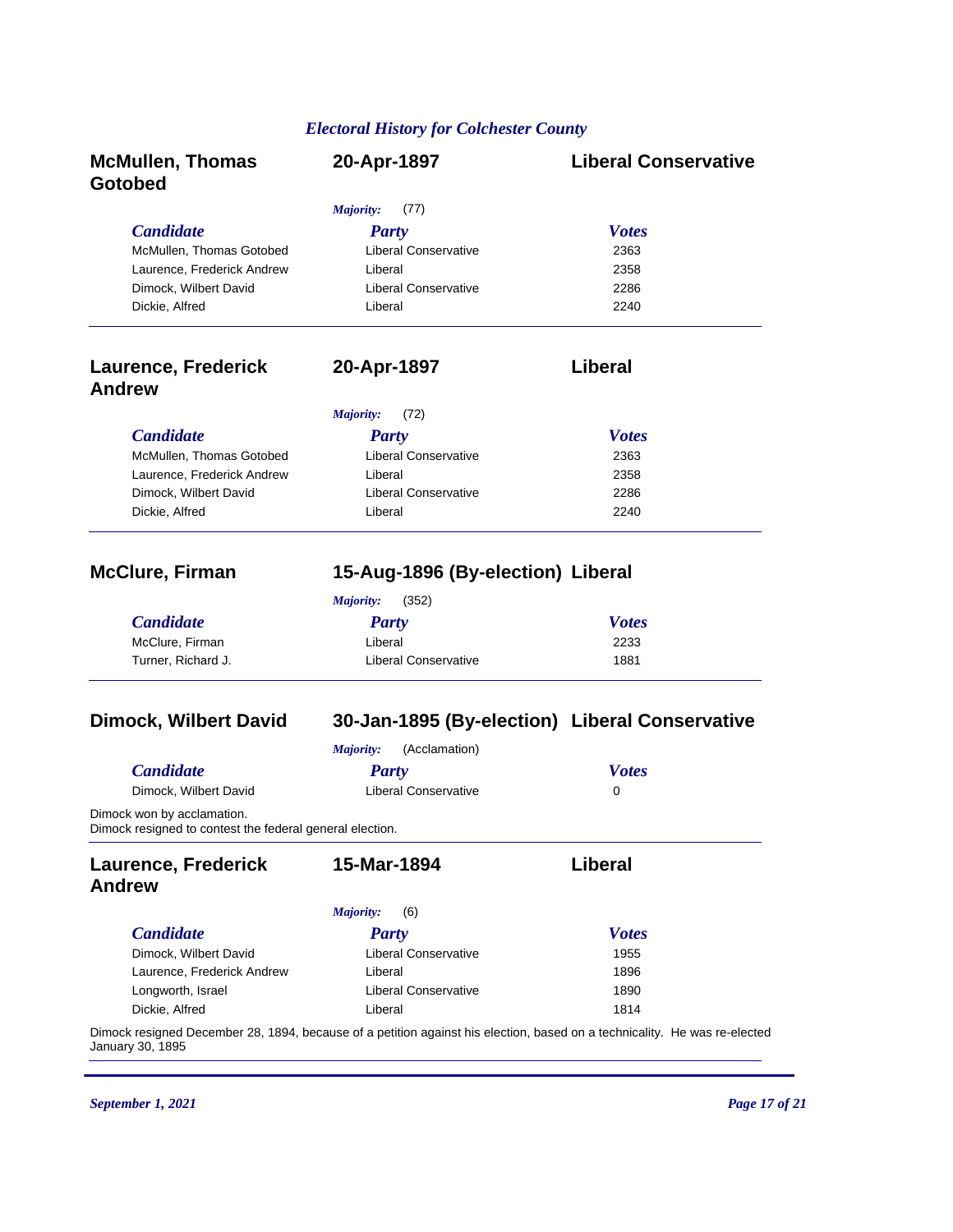| <b>Dimock, Wilbert David</b> | 15-Mar-1894                 | <b>Liberal Conservative</b>                                                                                               |
|------------------------------|-----------------------------|---------------------------------------------------------------------------------------------------------------------------|
|                              | (65)<br>Majority:           |                                                                                                                           |
| <b>Candidate</b>             | Party                       | <b>Votes</b>                                                                                                              |
| Dimock, Wilbert David        | Liberal Conservative        | 1955                                                                                                                      |
| Laurence, Frederick Andrew   | Liberal                     | 1896                                                                                                                      |
| Longworth, Israel            | <b>Liberal Conservative</b> | 1890                                                                                                                      |
| Dickie, Alfred               | Liberal                     | 1814                                                                                                                      |
| January 30, 1895             |                             | Dimock resigned December 28, 1894, because of a petition against his election, based on a technicality. He was re-elected |

| <b>Laurence, Frederick</b><br><b>Andrew</b> | 21-May-1890                 | Liberal        |
|---------------------------------------------|-----------------------------|----------------|
|                                             | (62)<br>Majority:           |                |
| <b>Candidate</b>                            | <b>Party</b>                | <b>Votes</b>   |
| Laurence, Frederick Andrew                  | Liberal                     | 1904           |
| Clark, George                               | Liberal                     | 1868           |
| Longworth, Israel                           | <b>Liberal Conservative</b> | 1842           |
| Patterson, William Albert                   | <b>Liberal Conservative</b> | 1793           |
| <b>Clark, George</b>                        | 21-May-1890                 | <b>Liberal</b> |
|                                             | (26)<br>Majority:           |                |
| <b>Candidate</b>                            | <b>Party</b>                | <b>Votes</b>   |
| Laurence, Frederick Andrew                  | Liberal                     | 1904           |
| Clark, George                               | Liberal                     | 1868           |
| Longworth, Israel                           | <b>Liberal Conservative</b> | 1842           |
| Patterson, William Albert                   | <b>Liberal Conservative</b> | 1793           |
| <b>Laurence, Frederick</b><br><b>Andrew</b> | 15-Jun-1886                 | Liberal        |
|                                             | (156)<br><b>Majority:</b>   |                |
| <b>Candidate</b>                            | <b>Party</b>                | <b>Votes</b>   |
| Clark, George                               | Liberal                     | 2053           |
| Laurence, Frederick Andrew                  | Liberal                     | 1938           |
| Patterson, William Albert                   | <b>Liberal Conservative</b> | 1782           |
| Gourley, S. E.                              | <b>Liberal Conservative</b> | 1700           |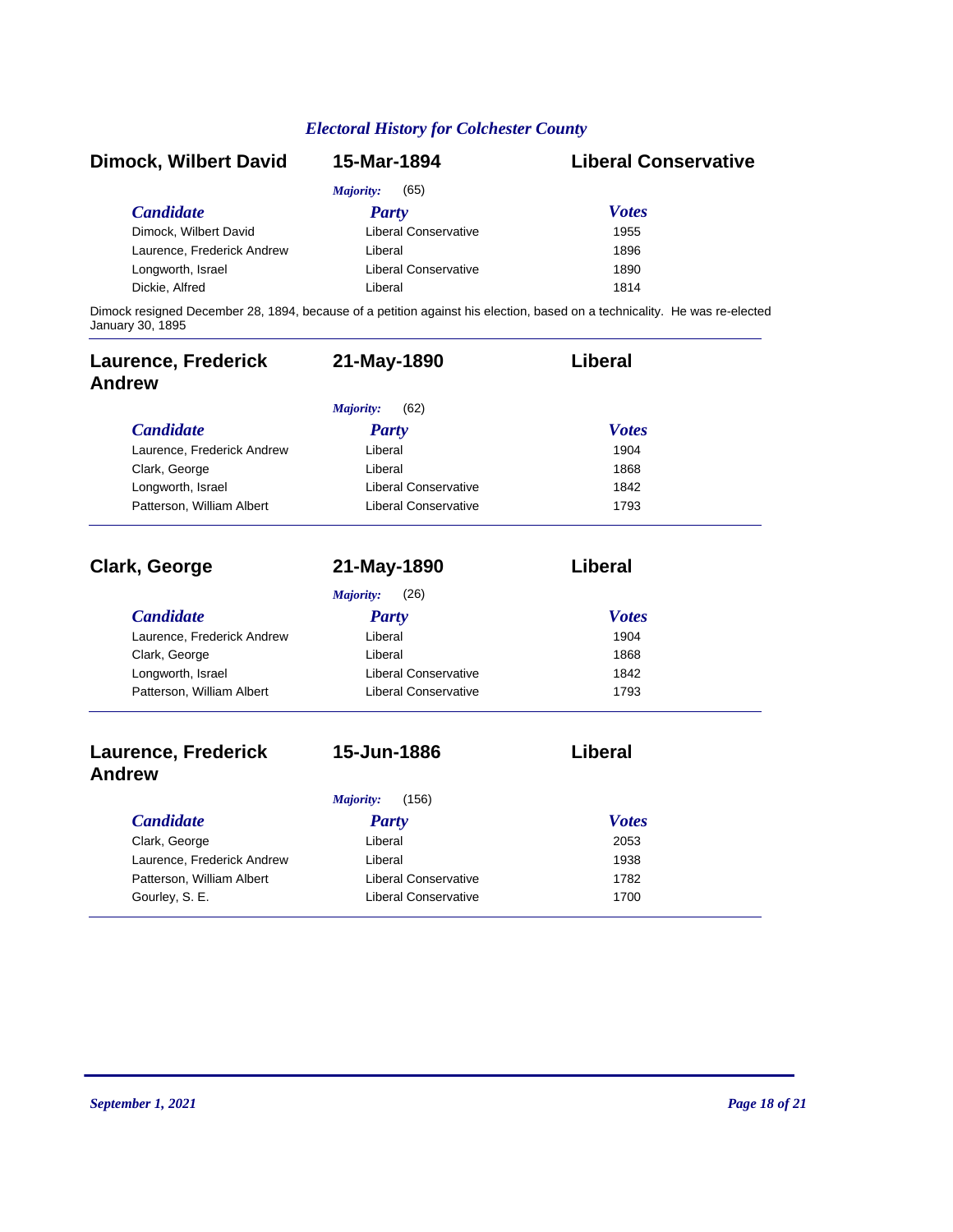| Clark, George              | 15-Jun-1886                 | Liberal      |  |
|----------------------------|-----------------------------|--------------|--|
|                            | (271)<br>Majority:          |              |  |
| <b>Candidate</b>           | Party                       | <b>Votes</b> |  |
| Clark, George              | Liberal                     | 2053         |  |
| Laurence, Frederick Andrew | Liberal                     | 1938         |  |
| Patterson, William Albert  | Liberal Conservative        | 1782         |  |
| Gourley, S. E.             | <b>Liberal Conservative</b> | 1700         |  |

# **Patterson, William Albert 20-Jun-1882 Liberal Conservative**

|                           | Majority:<br>(110)          |              |
|---------------------------|-----------------------------|--------------|
| <b>Candidate</b>          | <b>Party</b>                | <b>Votes</b> |
| Blair, William McCurdy    | <b>Liberal Conservative</b> | 1507         |
| Patterson, William Albert | <b>Liberal Conservative</b> | 1497         |
| McLellan, S.D.            | Liberal                     | 1387         |
| Guild, W. H.              | Liberal                     | 1251         |
| Rettie, S.                | Independent                 | 474          |

### **Blair, William McCurdy 20-Jun-1882 Liberal Conservative**

*Majority:* (120)

| <i>Candidate</i>          | <b>Party</b>                | <b>Votes</b> |
|---------------------------|-----------------------------|--------------|
| Blair, William McCurdy    | <b>Liberal Conservative</b> | 1507         |
| Patterson, William Albert | Liberal Conservative        | 1497         |
| McLellan, S.D.            | Liberal                     | 1387         |
| Guild, W. H.              | Liberal                     | 1251         |
| Rettie, S.                | Independent                 | 474          |
|                           |                             |              |

# **Patterson, William Albert 17-Sep-1878 Liberal Conservative**

| <b>Majority:</b> | (444) |
|------------------|-------|
|------------------|-------|

| <i>Candidate</i>          | 1111101111<br>, , , , ,<br>Party | <b>Votes</b> |  |
|---------------------------|----------------------------------|--------------|--|
| Blair, William McCurdy    | <b>Liberal Conservative</b>      | 1885         |  |
| Patterson, William Albert | <b>Liberal Conservative</b>      | 1846         |  |
|                           |                                  | 1402         |  |
| Cummings, C.N.            | Liberal                          |              |  |
| Tupper, Fred              | Liberal                          | 1308         |  |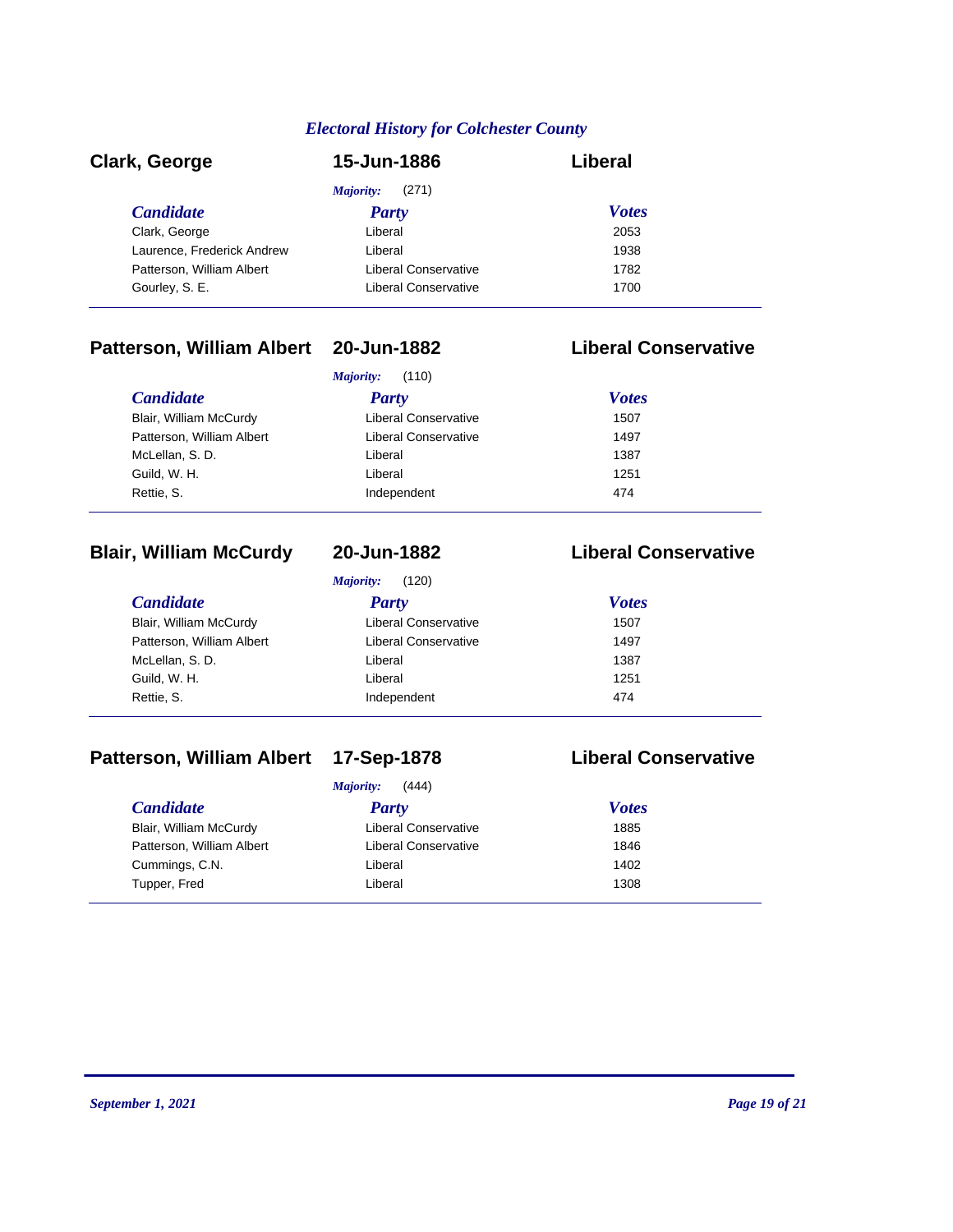| <b>Blair, William McCurdy</b> | 17-Sep-1878                 | <b>Liberal Conservative</b> |
|-------------------------------|-----------------------------|-----------------------------|
|                               | (483)<br>Majority:          |                             |
| <b>Candidate</b>              | Party                       | <b>Votes</b>                |
| Blair, William McCurdy        | <b>Liberal Conservative</b> | 1885                        |
| Patterson, William Albert     | Liberal Conservative        | 1846                        |
| Cummings, C.N.                | Liberal                     | 1402                        |
| Tupper, Fred                  | Liberal                     | 1308                        |

### **Patterson, William Albert 17-Dec-1874 Liberal Conservative**

| (592)<br><i>Majority:</i> |                      |              |  |
|---------------------------|----------------------|--------------|--|
| <i>Candidate</i>          | Party                | <b>Votes</b> |  |
| Patterson, William Albert | Liberal Conservative | 1718         |  |
| Dickie, John Barnhill     | Liberal Conservative | 1687         |  |
| Putnam, Robert            | Liberal              | 1126         |  |
| Morrison, Thomas Fletcher | Liberal              | 1046         |  |

Dickie was elected under the Liberal Conservative ticket, however, he supported the liberals. Dickie was chosen speaker. He was requested to resign April 30, 1875 by motion of Woodworth, and resigned May 1, 1875.

### **Dickie, John Barnhill 17-Dec-1874 Liberal Conservative**

# *Majority:* (561)

| Majority:<br>(50T)        |                      |              |  |
|---------------------------|----------------------|--------------|--|
| <i>Candidate</i>          | Party                | <b>Votes</b> |  |
| Patterson, William Albert | Liberal Conservative | 1718         |  |
| Dickie, John Barnhill     | Liberal Conservative | 1687         |  |
| Putnam, Robert            | Liberal              | 1126         |  |
| Morrison, Thomas Fletcher | Liberal              | 1046         |  |

Dickie was elected under the Liberal Conservative ticket, however, he supported the liberals. Dickie was chosen speaker. He was requested to resign April 30, 1875 by motion of Woodworth, and resigned May 1, 1875.

| <b>Rettie, Samuel</b>                                        | 16-May-1871                | <b>Liberal Conservative</b> |
|--------------------------------------------------------------|----------------------------|-----------------------------|
|                                                              | (Acclamation)<br>Majority: |                             |
| <b>Candidate</b>                                             | Party                      | <b>Votes</b>                |
| Rettie, Samuel                                               | Liberal Conservative       | 0                           |
| Morrison, Thomas Fletcher                                    | Liberal                    | 0                           |
| Morrison and Rettie won by Acclamation                       |                            |                             |
| <b>Morrison, Thomas</b><br><b>Fletcher (Rolling Billows)</b> | 16-May-1871                | Liberal                     |
|                                                              | (Acclamation)<br>Majority: |                             |
| <b>Candidate</b>                                             | Party                      | <b>Votes</b>                |
| Rettie, Samuel                                               | Liberal Conservative       | 0                           |
| Morrison, Thomas Fletcher                                    | Liberal                    | 0                           |
| Morrison and Rettie won by Acclamation                       |                            |                             |